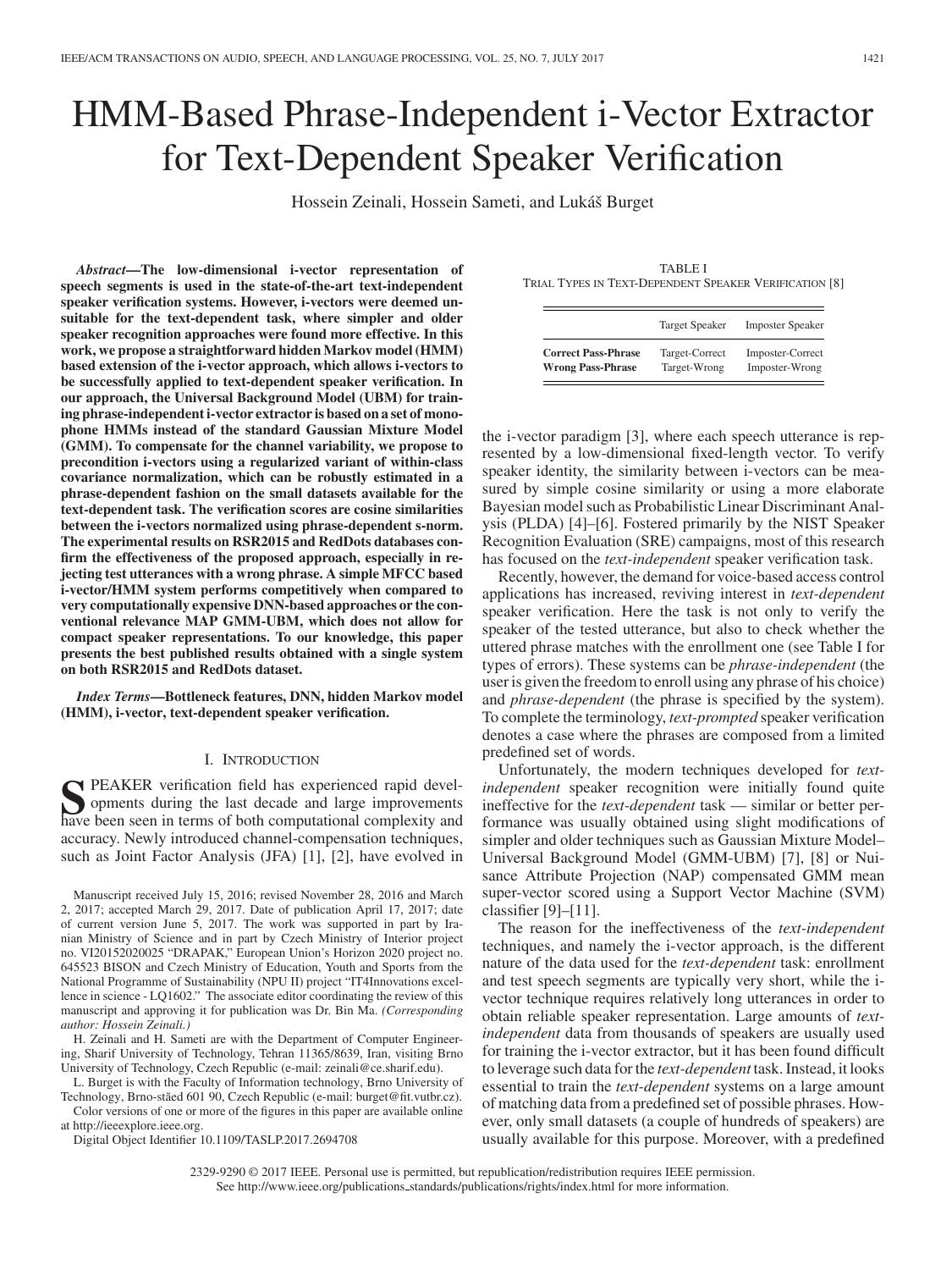set of phrases, the resulting system is not *phrase-independent*. Therefore, Stafylakis *et al.* [12] deemed the low-dimensional ivector based representation as unsuitable for the *text-dependent* task, except perhaps for very impractical scenarios, where abundant data comprising only a limited number of possible phrases are available for the UBM and i-vector extractor training.

In this work, we propose a straightforward extension of the standard i-vector approach and we show that the lowdimensional representation of utterances can be successfully used in *text-dependent* speaker verification. Hidden Markov Model (HMM) based UBM is used in our i-vector extraction model in order to account for the left-to-right temporal structure of phrases in the *text-dependent* task. HMM models are trained for individual phonemes. For each enrollment or test utterance, phoneme specific HMMs are concatenated into a phrase specific HMM, which — instead of the conventional GMM-UBM — is in turn used to collect sufficient statistics for i-vector extraction. It should be noted that while there is a specific HMM built for each phrase, there is only one set of Gaussian components (Gaussians from all the HMM states of all phone models) corresponding to a single *phrase-independent* i-vector extraction model. The i-vector extractor is trained and used in the usual way, except that it benefits from better alignment of frames to Gaussian components which are constrained by the HMM model.

To compensate for the channel variability, we propose to normalize i-vectors using phrase-dependent Within-Class Covariance Normalization (WCCN) [13] derived from within-class covariance matrix regularized by adding a small constant to its diagonal. Simple cosine similarity scoring followed by phraseand gender-dependent s-norm [6] score normalization was used for our experiments. We will show that this approach provides state-of-the-art performance on RSR2015 data [8].

Techniques making use of deep neural network (DNNs) have been recently devised in order to improve *text-independent* speaker verification: in one of the approaches, a DNN trained for phone classification is used to partition the feature space instead of the conventional GMM-UBM. In other words, DNN outputs are used to define the alignment for collecting the sufficient statistics for the i-vector extraction [14]–[17]. Another DNN-based approach, successful in *text-independent* speaker verification—as well as in other fields of speech processing [18]–[22]—is to use DNN for extracting frame-by-frame speech features. Typically, a bottleneck (BN) DNN is trained for phone classification, where the features are taken from a narrow hidden layer that compresses the relevant information into low dimensional feature vectors [22], [23]. Such features are then used as an input to the usual i-vector based system. In our previous works [24]–[26], we have shown that similar approaches can be also successfully applied for the *text-dependent* task.

The main objective of this paper is to describe and analyze the basic 'tricks' that are necessary to make i-vectors work for *text-dependent* speaker verification. Therefore, we focus on the simple configuration with mel-frequency cepstral coefficients (MFCC) features and HMM based alignment. Nevertheless, in order to make the story more complete, we also show how the simpler i-vector/HMM method compares to and combines with the aforementioned neural network approaches. For this purpose, we present selected results corresponding to the best performing DNN-based systems from our previous works [24], [26].

To the best of our knowledge, this paper reports the best published results obtained with individual systems on both RSR2015 and RedDots dataset with and without using the DNNbased techniques.

Let us now position our work within existing i-vector and HMM approaches to text-dependent speaker recognition and point out common points and changes.

To the best of our knowledge, the first successful attempt to use *i-vectors* for text-dependent speaker recognition was done by Stafylakis *et al.* [27] with a phrase-dependent PLDA. The authors found that the biggest problem was the uncertainty of i-vector estimation and tried to cope with it by considering the i-vector, not only as a point estimate, but as a whole distribution. Despite these efforts, the i-vector/PLDA system was only able to match the performance obtained with a simple GMM-UBM approach. Similar results were obtained by Larcher *et al.*[8] with i-vectors applied on the RSR2015 database. In our approach, we are coping with uncertainty by using an HMM instead of GMM. By applying an HMM with a temporal structure, we actually decrease the uncertainty of i-vector estimation (see section V-B) and can successfully use only the i-vector point estimates as obtained from a phrase-independent i-vector extractor.

In another branch of text-dependent speaker verification research, Kenny *et al.* concentrated on the use of JFA in place of the i-vector feature extractor<sup>1</sup> (see [28] and [29]). The JFA model decomposes utterance information into two low-dimensional vectors: channel vector **x**, and speaker vector **y**, and a high-dimensional residual vector **z**. While the authors naturally discarded **x**, they found that **y** was not enough for providing sufficient speaker recognition performance, probably due to the fact that in this vector, the phrase information is averaged out. To recover some of the information around the phrase structure, which is important for the text-dependent task, they had to also use **z** encoding of the information about the occupation of Gaussian components. Unfortunately, **z** is of high dimensions, and the UBM must be phrase-dependent in order to achieve good performance. In our approach, we target low-dimensional representations and ensure the phrasespecificity by properly concatenating the HMMs representing the phrase. There is still only one set of HMMs used for all phrases resulting in the phrase-independent i-vector extractor.

*HMMs* have a long tradition of deployment in text-dependent speaker recognition. In [30], Yu Kin *et al.* trained a separate HMM model for each digit and each one was scored separately. For creating speaker models, an HMM was trained from scratch for each digit. At this epoch, elaborate scoring techniques were still to be developed, so the system relied on simple likelihood scores. In [31], Chi Che *et al.* proposed a phonemebased method: for each phoneme, an HMM model was created. While enrolling a speaker, these phoneme models were reestimated (not adapted). At the test stage, a phrase model was created by concatenating phoneme models and the score was calculated using Viterbi forced alignment. In [32], Toledano *et al.* first trained a phoneme recognizer using TIMIT. Speakerdependent phoneme models were then created with two methods: reestimation or MLLR adaptation. Similarly as in [31], phrase models were created using concatenation. In [33], Dong *et al.* first trained speaker-independent HMM models. Then, for each speaker and phrase, first a phrase model was created using concatenation of initial HMMs and this model was then adapted

<sup>&</sup>lt;sup>1</sup>Note that the typical use of JFA is for scoring.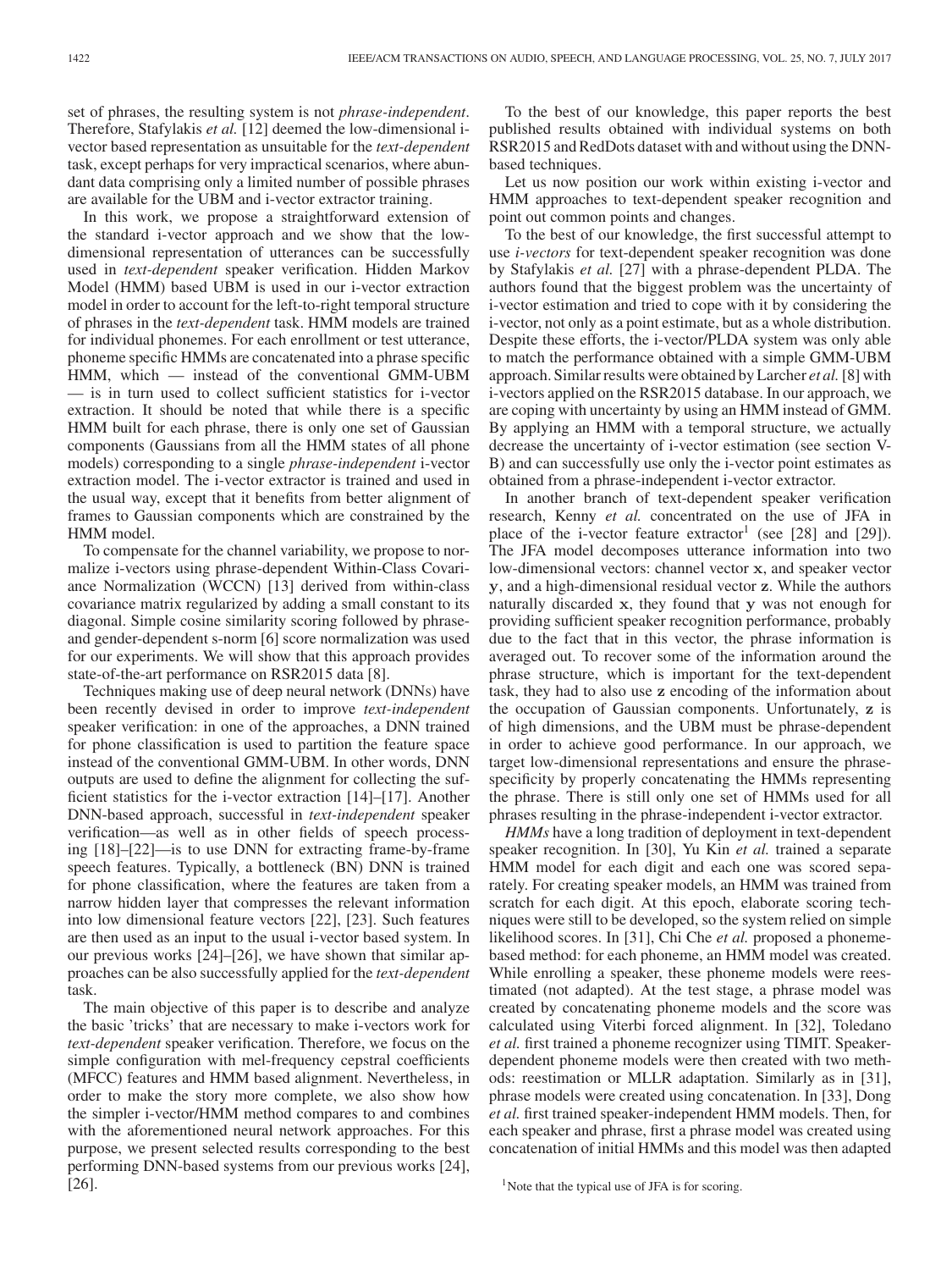to the speaker using maximum a posteriori (MAP) adaptation. The authors initially used LLR scoring, but then investigated stacking all HMM means to a super-vector and SVM scoring. The super-vector is different for each phrase and cannot be used in the phrase-independent mode.

Attempts have also been made to use new HMM like structure for text-dependent speaker verification. In the HiLAM architecture defined by Larcher *et al.* [8], [34], a text-independent GMM-UBM is trained first; then it is adapted to the target speaker. In the final step, it is cloned into a sequence of HMM states that are re-trained on the enrollment utterance. The split of the utterance is either uniform or governed by used digits. In contrast to this work, our approach is phonetically inspired, and rather than doing coarse initial division of utterance, it respects the content by the concatenation of appropriate phoneme models. We are also able to cope with any content (no limitation to digits or other pre-set words).

Stafylakis *et al.* [35] focuses on *text-prompted* speaker verification, where the prompts are concatenated digits from Part III of RSR2015 database. They define an HMM with a tied mixture model with a codebook shared across digits. A UBM trained on a sufficient amount of data from the Mixer corpus is adapted to RSR, and mixture weights are trained for each digit. The JFA model is used to provide **y** and **z** vectors for scoring, similar to [28], [29]. In a recent paper, [12], the above authors have generalized this scheme into a "multi-tier" structure allowing for the extraction of **y** and **z** vectors from either the whole utterance or individual HMM states. They investigate different ways of concatenating these features or fusing their scores. In our opinion, this work again does not come up with a compact representation and we also find it unfortunate that it ignores the phonetic structure of the pass-phrase which is generally known.

Our previous work [36] targeted *text-prompted* speaker verification as well. We investigated the HMM-based i-vector approach, where one HMM and one corresponding i-vector extractor were trained for each word (Farsi month names). For each enrollment or test utterance, word specific HMMs were concatenated into a phrase specific HMM, which instead of the conventional GMM-UBM — was in turn used to collect sufficient statistics for i-vector extraction. Wordspecific i-vectors were extracted for each word from a given phrase and the corresponding word-specific scores were fused (averaged). In this paper, we are extending this approach to the *text-dependent* task, where the HMMs are trained for individual phonemes rather than words, and where a single i-vector is extracted for a phrase given the phrase-independent i-vector extractor.

The paper is organized as follows: Section II reviews the classical i-vector based system for speaker verification. Section III introduces our i-vector/HMM based method and also deals with the necessary channel compensation. Section IV details the experimental setups while Section V presents the results and their analysis. We conclude in Section VI.

## II. CONVENTIONAL I-VECTOR BASED SYSTEM

# *A. General i-Vector Extraction*

Although thoroughly described in literature, let us review the basics of i-vector extraction in order to facilitate the comparison with the proposed techniques described in the following section.

The main principle is that the utterance-dependent super-vector of concatenated GMM mean vectors **s** is modeled as

$$
s = m + Tw,
$$
 (1)

where  $\mathbf{m} = [\boldsymbol{\mu}^{(1)}^T, \dots, \boldsymbol{\mu}^{(C)}^T]^T$  is the GMM-UBM mean super-vector (of C components),  $\mathbf{T} = [\mathbf{T}^{(1)}]^T, \dots, \mathbf{T}^{(C)}]^T]^T$  is a low-rank matrix representing M bases spanning a subspace with low-rank matrix representing M bases spanning a subspace with an important variability in the mean super-vector space, and **w** is a latent variable of size  $M$  with standard normal distribution.

The i-vector  $\phi$  is the MAP point estimate of the variable **w**. It maps most of the relevant information from a variable-length observation  $X$  to a fixed-dimensional vector. The closed-form solution for computing the i-vector can be expressed as a function of the *zero-* and *first-order statistics*:  $\mathbf{n}_{\mathcal{X}} = [N_{\mathcal{X}}^{(1)}, \dots, N_{\mathcal{X}}^{(C)}]^T$ <br>and  $\mathbf{f}_{\mathcal{X}} = [\mathbf{f}_{\mathcal{X}}^{(1)^T}, \dots, \mathbf{f}_{\mathcal{X}}^{(C)^T}]^T$ :

$$
N_{\mathcal{X}}^{(c)} = \sum_{t} \gamma_t^{(c)} \tag{2}
$$

$$
\mathbf{f}_{\mathcal{X}}^{(c)} = \sum_{t} \gamma_t^{(c)} \mathbf{o}_t, \tag{3}
$$

where  $\gamma_t^{(c)}$  is the posterior (or occupation) probability of frame<br>o, being generated by the mixture component c. The tuple  $\gamma_c =$  $\mathbf{o}_t$  being generated by the mixture component c. The tuple  $\gamma_t =$  $(\gamma_t^{(1)}, \ldots, \gamma_t^{(C)})$  is usually referred to as *frame alignment*. Note<br>that this variable can be computed either using the GMM-UBM that this variable can be computed either using the GMM-UBM or by using a separate model [14], [22], [37]. In this paper, we compare the standard GMM-UBM frame alignment with the HMM-based approach, described in the following section. In section V-F, we also experiment with the DNN based alignment, where  $\gamma_t^{(C)}$  are taken from the output of DNN trained for senone classification. The i-vector is the mean of the posterior senone classification. The i-vector is the mean of the posterior distribution of **w** computed as:

$$
\phi_{\mathcal{X}} = \mathbf{L}_{\mathcal{X}}^{-1} \bar{\mathbf{T}}^T \bar{\mathbf{f}}_{\mathcal{X}}
$$
(4)

where  $\mathbf{L}_{\chi}$  is the precision matrix of the posterior distribution of **w** computed as:

$$
\mathbf{L}_{\mathcal{X}} = \mathbf{I} + \sum_{c=1}^{C} N_{\mathcal{X}}^{(c)} \bar{\mathbf{T}}^{(c)^{T}} \bar{\mathbf{T}}^{(c)},
$$
 (5)

where  $c$  is the GMM-UBM component index, and the 'bar' symbols denote normalized variables:

$$
\bar{\mathbf{f}}_{\mathcal{X}}^{(c)} = \Sigma^{(c)-\frac{1}{2}} \left( \mathbf{f}_{\mathcal{X}}^{(c)} - N_{\mathcal{X}}^{(c)} \boldsymbol{\mu}^{(c)} \right) \tag{6}
$$

$$
\bar{\mathbf{T}}^{(c)} = \Sigma^{(c)-\frac{1}{2}} \mathbf{T}^{(c)}, \tag{7}
$$

where  $\Sigma^{(c)-\frac{1}{2}}$  is the matrix square root (or a symmetrical decomposition such as Cholesky decomposition) of an inverse of the GMM-UBM covariance matrix  $\Sigma^{(c)}$ . Note that the *normalization GMM-UBM* (i.e., the  $\mu^{(c)}$  and  $\Sigma^{(c)}$  parameters) should be estimated via the same alignment as used in (2) and (3).

## *B. Scoring and Channel Compensation*

Modeling or reducing channel effects (or, more generally, intra-speaker variability) is crucial for the good performance of any speaker verification system. For the text-independent task, the most successful model for comparing i-vector is PLDA,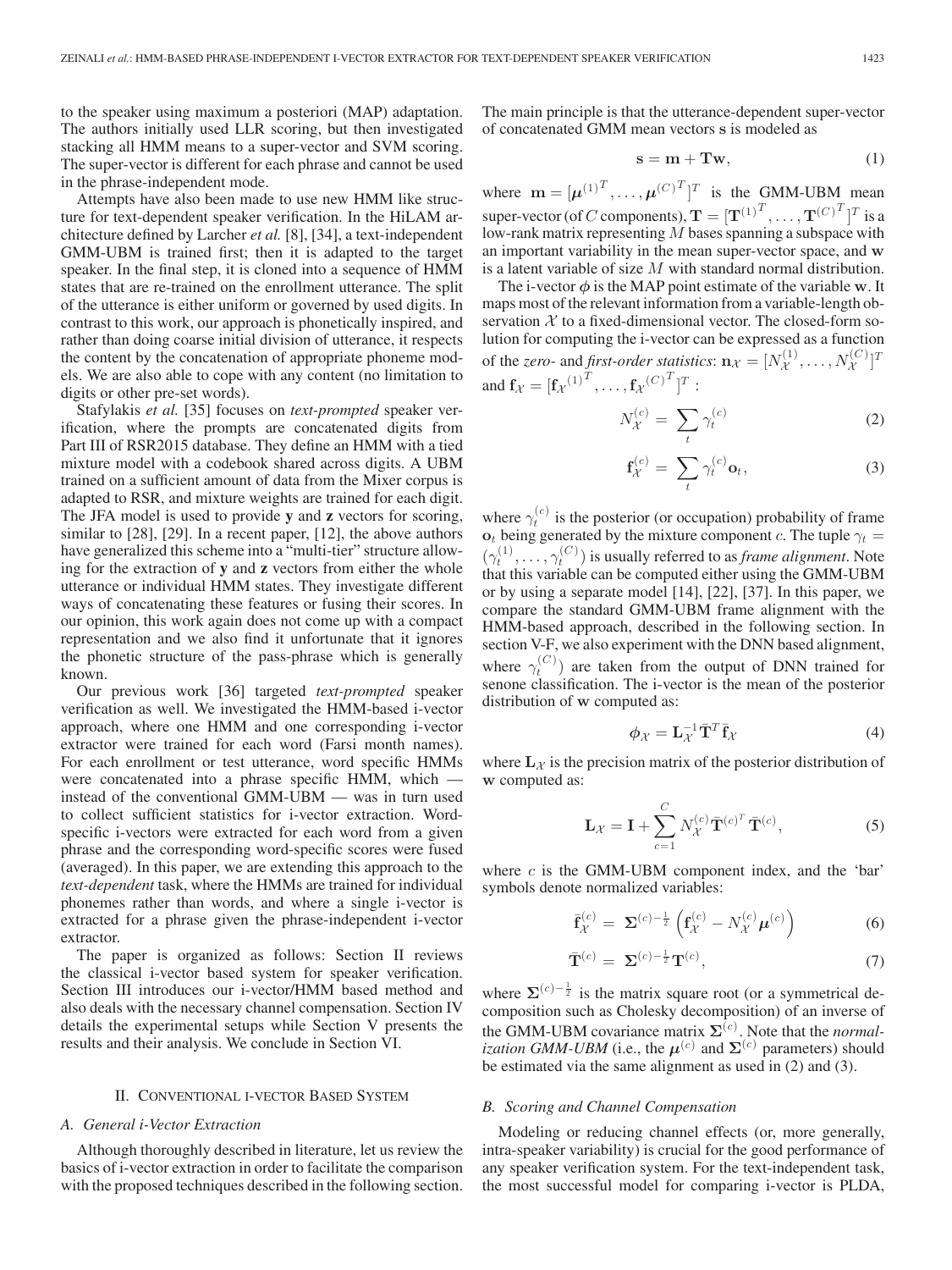where both within and between-speaker variability in the ivector space is explicitly modeled. However, it has been shown in [27] that PLDA is not very effective in the case of textdependent scenario. Therefore, we use the simple cosine similarity scoring, where the speaker verification score for a trial with enrollment i-vector  $\phi_e$  and test i-vector  $\phi_t$  is obtained as the cosine similarity between the i-vectors

$$
s_{e,t} = \frac{\phi_e^T \phi_t}{\|\phi_e\| \|\phi_t\|}.
$$
 (8)

As is usual in the case of cosine similarity scoring, we precondition i-vectors using WCCN in order to compensate for the channel variability. More precisely, i-vector distribution is whitened by multiplying each i-vector using transformation ma-

trix  $S_w^{-\frac{1}{2}}$ , which is the inverse of the square root (or a symmet-<br>ricel decomposition) of the within class coverience matrix rical decomposition) of the within-class covariance matrix

$$
\mathbf{S}_w = \frac{1}{S} \sum_{s=1}^S \frac{1}{N_s} \sum_{n=1}^{N_s} (\mathbf{w_s}^n - \overline{\mathbf{w}}_s) (\mathbf{w_s}^n - \overline{\mathbf{w}}_s)^T, \quad (9)
$$

with  $S$  being the total number of speakers (i.e., classes),  $N_s$  the number of training samples for speaker s,  $\mathbf{w}_s^n$ <br>i yester from speaker s and  $\overline{\mathbf{w}}_s = 1$ number of training samples for speaker s,  $\mathbf{w}_s^n$  the  $n^{\text{th}}$  training i-vector from speaker s and  $\overline{\mathbf{w}}_s = \frac{1}{N_s} \sum_{n=1}^{N_s} \mathbf{w}_s^n$  the mean of the training i-vectors for speaker s.

Before the WCCN, we optionally apply Linear Discriminant Analysis (LDA) trained with the speaker labels as classes in order to preserve only the dimensions with high between speaker variability. Note that LDA and WCCN transformation needs to be estimated in a phrase-dependent fashion (i.e., only on training data of matching phrases) in order to obtain satisfactory results.

When measuring distances between i-vectors in speaker verification, it was found to be more important to compare the angles between i-vector rather than the Euclidean distances. This is also the reason for using the cosine similarity for scoring. When PLDA is used for scoring in text-independent speaker verification, i-vectors are usually normalized to unity length [38] for similar reasons. Such *length normalization* makes the resulting distribution of i-vectors more Gaussian-like and places i-vectors with a small angular distance close to each other. Although, the *length normalization* is implicit for calculating the cosine similarity (i.e., it is a dot product of two length normalized vectors), we still found it useful to explicitly normalize i-vectors before estimating or applying WCCN or LDA transformation. In summary, in order to produce the verification score for a pair of i-vectors, we first normalize the i-vectors to unity length, optionally apply LDA dimensionality reduction, apply WCCN preconditioning and calculate the cosine distance similarity score. Finally, we normalize the score as described in the next section.

In the official RSR2015, Part-1 experimental setup, each speaker enrollment (model definition) consists of three enrollment utterances of the same phrase. In order to obtain only one i-vector (speaker model) per enrollment, we simply average the three i-vectors extracted from each utterance.

## *C. Score Normalization*

Various score normalization methods are used in speaker verification. In our work, phrase- and gender-dependent s-norm [6] was experimentally found to perform the best. Normalized verification score is defined as

$$
\tilde{s}_{e,t} = \frac{s_{e,t} - \mu_{e,p}}{\sigma_{e,p}} + \frac{s_{e,t} - \mu_{p,t}}{\sigma_{p,t}} ,
$$
\n(10)

where  $s_{e,t}$  is the unnormalized verification score (8) and  $\mu_{s,p}$ and  $\sigma_{s,p}$  represent the mean and standard deviation of scores obtained by scoring the enrollment i-vector  $\phi_e$  against a cohort set of imposter i-vectors. Similarly,  $\mu_{p,t}$  and  $\sigma_{p,t}$  are obtained from scoring the test i-vector  $\phi_t$  against the i-vector cohort.<sup>2</sup>

## III. PROPOSED I-VECTOR/HMM METHOD

### *A. HMMs in Text-Dependent i-Vector Systems*

In Section I, we discussed the advantages of the ivector/HMM approach to text-dependent speaker verification. This section presents its details. The first step is to train a phoneme recognizer with 3-state, GMM-based, left-to-right mono-phone HMMs: let  $F$  be the total number of mono-phones,  $S = 3F$  the number of all states, G the number of Gaussian components per state,  $C = SG$  the number of all individual Gaussians and let  $(s, g)$  denote  $g<sup>th</sup>$  Gaussian component in state s. Then, for each phrase (based on the transcribed sequence of phonemes in that phrase), a new phrase-specific HMM is constructed by concatenating the corresponding mono-phone HMMs. This step is shown at the top of Fig. 1.

For extracting zero- and first-order statistics, the Viterbi algorithm is used to obtain the alignment of frames to the states of the phrase-specific HMM. Since the Viterbi algorithm provides hard alignment, each frame  $t$  is aligned to exactly one HMM state  $s$ . Within the HMM state s, soft alignment  $\gamma_t^{(s,g)}$  is calculated as the posterior (or occupation) probability of Gaussian component the posterior (or occupation) probability of Gaussian component g. Note that the same phone can occur in a given phrase multiple times. Therefore, the concatenated phrase-specific HMM can contain multiple replicas of the same phone specific HMM. For example, Fig. 1 shows a phrase HMM with two copies of phoneme "G". To collect the sufficient statistics, however, we consider only a single HMM per phone, and all the frames aligned to different replicas of a phone are, in fact, aligned with the states of the same phone HMM. For example, in Fig. 1, the first and seventh states of the phrase model correspond to the first HMM state of phone "G". Therefore, all frames aligned by the Viterbi algorithm to those two phrase-specific states are, in fact, aligned to the first HMM state of phone "G". A similar strategy is used to accumulate statistics in the standard "embedded" HMM training.

We can now re-interpret the pair  $(s, g)$  as one out of C Gaussians and we can substitute  $\gamma_t^{(c)}$  in (2) and (3) by  $\gamma_t^{(s,g)}$ , so that the zero- and first-order statistics can be written as: the zero- and first-order statistics can be written as:

$$
\mathbf{n}_{\mathcal{X}} = \left[N_{\mathcal{X}}^{(1,1)}, \dots, N_{\mathcal{X}}^{(s,g)}, \dots, N_{\mathcal{X}}^{(S,G)}\right]^T
$$

$$
\mathbf{f}_{\mathcal{X}} = \left[\mathbf{f}_{\mathcal{X}}^{(1,1)^T}, \dots, \mathbf{f}_{\mathcal{X}}^{(s,g)^T}, \dots, \mathbf{f}_{\mathcal{X}}^{(S,G)^T}\right]^T
$$

,

<sup>&</sup>lt;sup>2</sup>To be more precise, when estimating  $\mu_{p,t}$  and  $\sigma_{p,t}$ , each i-vector (non-target speaker model) in the cohort is estimated on three utterances in the same manner as the enrollment i-vector as described in Section II-B.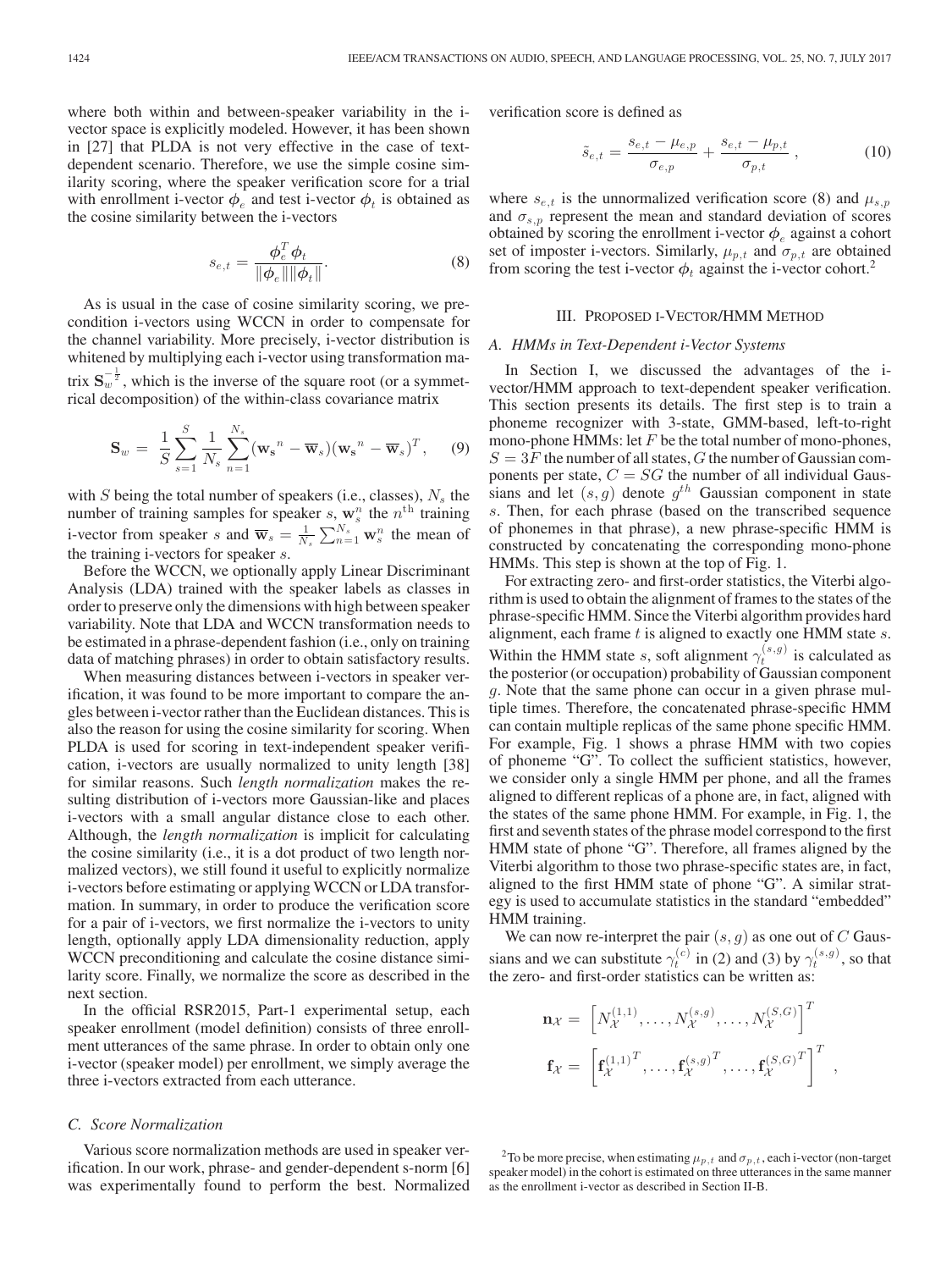

Fig. 1. The process of estimating sufficient statistics: In the top, the left-to-right phrase-specific model is shown. Each state is considered as a small GMM model. The vector in the bottom shows one of the zero or first order statistic vectors. Here, each cell shows a part of the statistics associated with state s of one of the phone HMM. Obviously, in this modeling, only the value of the subparts of this vector that are connected to the states of the phrase model will accumulate non-zero values.

where,

$$
N_{\mathcal{X}}^{(s,g)} = \sum_{t} \gamma_t^{(s,g)} \tag{11}
$$

$$
\mathbf{f}_{\mathcal{X}}^{(s,g)} = \sum_{t} \gamma_t^{(s,g)} \mathbf{x}_t , \qquad (12)
$$

Note that the resulting vector of statistics has a fixed size and is structure independent of the actual phrase (as also demonstrated in Fig. 1), which can be used to train the phrase-independent i-vector extractor. Note also that in (11) and (12), due to the typically short duration of phrases, not all phonemes are used in the phrase-specific HMM. Therefore, the alignment of frames to the Gaussian components is often sparse and most of the  $\gamma_t^{(s,g)}$ <br>values are zero values are zero.

Equations (5) to (7) can now be changed to use the HMM alignment  $\gamma_t^{(s,g)}$ :

$$
\mathbf{L}_{\mathcal{X}} = \mathbf{I} + \sum_{s=1}^{S} \sum_{g=1}^{G} N_{\mathcal{X}}^{(s,g)} \mathbf{\bar{T}}^{(s,g)}^T \mathbf{\bar{T}}^{(s,g)}
$$
(13)

$$
\bar{\mathbf{f}}_{\mathcal{X}}^{(s,g)} = \Sigma^{(s,g)-\frac{1}{2}} \left( \mathbf{f}_{\mathcal{X}}^{(s,g)} - N_{\mathcal{X}}^{(s,g)} \boldsymbol{\mu}^{(s,g)} \right) \tag{14}
$$

$$
\bar{\mathbf{T}}^{(s,g)} = \Sigma^{(s,g)-\frac{1}{2}} \mathbf{T}^{(s,g)} . \tag{15}
$$

# *B. Regularized WCCN*

For reducing channel effects, we can simply use LDA to reduce the dimensionality of i-vectors as explained in Section II-B. However, the number of available speakers (classes) to estimate this transformation is usually low in text-dependent speaker verification (around 100-200 in RSR2015) and LDA reduces i-vectors dimensionality to an utmost number of classes minus one. Such dimensionality reduction causes losing important information as demonstrated in our experiments. Therefore, we decided to use WCCN instead of LDA, which is able to preserve all dimensions. Still we need to deal with a relatively small amount of training data in RSR2015 dataset, preventing us from robustly estimating WCCN transformation in a straightforward way.

In [39], the authors proposed to add a fraction of the total covariance matrix to the covariance matrix of each class in order to obtain a more robust estimate of LDA transformation. Inspired by this work, we use Regularized WCCN (RWCCN), which is based on the regularized estimation of the within-class covariance matrix. Since the prior distribution of i-vectors is assumed to be normal with an identity covariance matrix, we add a fraction of the identity matrix (instead of the total covariance matrix) to the within-class covariance matrix estimate. In other words, instead of (9), we estimate the regularized within-class covariance matrix

$$
\mathbf{S}_w = \alpha \mathbf{I} + \frac{1}{S} \sum_{s=1}^{S} \frac{1}{N_s} \sum_{n=1}^{N_s} (\mathbf{w_s}^n - \overline{\mathbf{w}_s})(\mathbf{w_s}^n - \overline{\mathbf{w}_s})^T), \tag{16}
$$

where, **I** is the identity matrix and  $\alpha$  is regularization coefficient, which must be determined on the development set. Other notations are identical to the ones used in (9). Note again that i-vectors are length-normalized prior to estimating or applying LDA, WCCN or RWCCN.

## *C. HMM Alignment for Enrollment and Test Utterances*

In our experiments, we assume that the pass-phrase transcriptions are known for the enrollment utterances. This allows us to construct the phrase-specific HMM and obtain the Viterbi alignment for extraction of the zero- and first-order statistics. In order to correctly accept a test utterance, it also has to contain the same enrollment pass-phrase. Therefore, to extract the zeroand first-order statistics for the test utterance, we also use the same phrase-specific HMM (i.e., Viterbi alignment is obtained using the same enrollment pass-phrase). If the test utterance really contains the correct phrase, we obtain good frame alignment and the extracted test i-vector is appropriate for scoring. On the other hand, if the speaker uttered a wrong phrase instead of the pass-phrase (Target-Wrong and Imposter-Wrong trials in Table I), frames are aligned to the wrong states (i.e., Gaussians) of the phrase-specific model and the extracted statistics become incorrect. In the results, we will see that such trials were easily rejected by our i-vector/HMM technique. On the other hand, if GMM was used instead of HMM, such trials may be accepted due to common phonemes between two utterances.

## IV. EXPERIMENTAL SETUPS

## *A. Data*

We used the RSR2015 data set [8] for most of our experiments. It consists of recordings from 300 speakers (157 males and 143 females), each in 9 sessions. The data is divided into three sets (background, development and evaluation). It was also divided into three parts based on different lexical constraints. Part-1 is used for text-dependent speaker verification, where enrollment and test utterances contains one of the 10 predefined phrases. Part-2 is suitable for command controls and verification speakers with short commands. Part-3 focuses on text-prompted speaker verification where speakers are prompted to say a random sequence of predefined words (English digits). In this paper, we focus on text-dependent speaker verification, so we only use Part-1. In this part, each speaker uttered 30 different phrases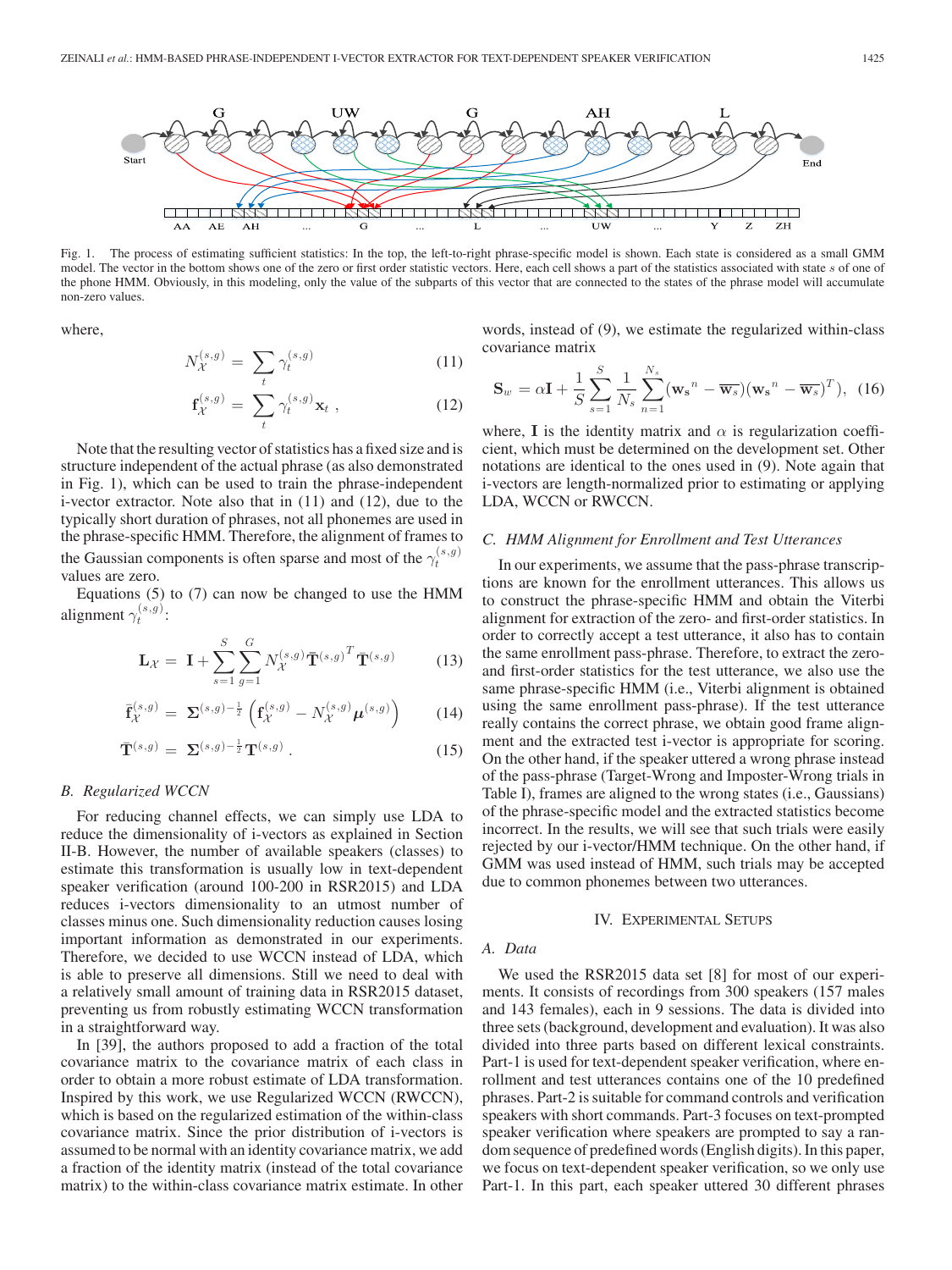from TIMIT in 9 sessions. For each phrase, three repetitions from different sessions were used to enroll a single i-vector as a speaker model (see section II-B) and other phrases were used for testing in accordance with the RSR2015 trial definition.

In all experiments, the RSR2015 background set was used for UBM (including the phoneme recognizer and GMM) and i-vector extractor training. The evaluation set was used for testing (except where indicated otherwise). Training was done in a gender-independent manner (except where indicated otherwise). We used all speakers from the background set for gender independent RWCCN and gender-dependent score normalization (except where stated otherwise). Based on our experimental results, we decided to use phrase-dependent RWCCN and score normalization in all experiments (except where stated otherwise). RWCCN and/or s-norm estimated in a phrase-independent manner actually degrades the performance compared to not applying any WCCN or s-norm as was also demonstrated in the experiments from section V-H. This is consistent with the phrase-dependent PLDA proposed in [27]. The RSR2015 development set was only used to tune the RWCCN regularization parameter  $\alpha$  unless stated otherwise.

We used a part of freely available LibriSpeech data (i.e., Train-Clean-100) [40], with 251 speakers and about 100 hours of speech. In this dataset, each speaker reads several books and each recording was split into short segments ranging from one to several sentences. For each segment, there is a wordlevel transcription. This dataset was used in two experiments investigating the effects of heterogeneous, text-independent data for UBM and i-vector extractor training and also for RWCCN and score normalization.

In order to verify our approach on different data, we also used the RedDots data set [41] in several experiments. RedDots contains 62 speakers (49 males and 13 females). 41 speakers are the target speakers (35 males and 6 females) and the other ones are considered as unseen imposters. RedDots consists of four parts; in our work, we used only Part-01. In this part, each speaker uttered 10 common phrases. The definition of RedDots trials distinguishes three types of incorrect trials (see Table I), so we report results for each type separately. The RedDots evaluation data comes without any development set, which would contain recordings of the same phrases as used for enrollment and testing. Therefore, RSR2015 and LibriSpeech were used as training data in RedDots experiments .

The DNN for the experiments with DNN-based alignment and BN features were trained on the Switchboard-1 (Phase-1 Release 2). Note that while 16 kHz speech data is used in our text-dependent speaker recognition experiments, the DNNs are trained only on 8 kHz telephone speech. Therefore, whenever processing speech by DNNs, it is first downsampled to 8 kHz. See [26] for text-dependent speaker recognition experiments comparing DNNs trained on 8 kHz and 16 kHz speech.

The number of speakers in RSR2015, LibriSpeech and Red-Dots data sets are shown in Table II. Note that we use exactly the same training and test sets as [29], where some of the trials of very short duration and low signal to noise ratios were removed from the original RSR2015 setup  $[8]$ <sup>3</sup>. Therefore, our results should be directly comparable with the best results reported in [29, Table 6]. We also use the same HTK-based MFCC features as in [29]. However, we use our own voice activity detection

TABLE II DATASETS, PARTS AND NUMBERS OF SPEAKERS [8], [40], [41]

| Subset<br>Dataset |                 | # Males | # Females |
|-------------------|-----------------|---------|-----------|
| RSR2015           | Background      | 50      | 47        |
|                   | Development     | 50      | 47        |
|                   | Evaluation      | 57      | 49        |
| LibriSpeech       | Train-Clean-100 | 126     | 125       |
| <b>RedDots</b>    | $Part-01$       | 49      | 13        |

TABLE III NUMBERS OF EVALUATION TRIALS IN PART-1 OF RSR2015 AFTER REMOVING UTTERANCES AS IN [12], [27], [29]

| Trial Type       | Male    | Female  |
|------------------|---------|---------|
| Target-Correct   | 9670    | 8670    |
| Target-Wrong     | 297076  | 255143  |
| Imposter-Correct | 541301  | 416166  |
| Imposter-Wrong   | 8318132 | 6123417 |

(VAD) different from [29]. The number of evaluation trials for each trial type is listed in Table III.

# *B. Features*

Different types of features were used. The 60-dimensional MFCCs were selected as the primary features, which are used for most of the experiments. In addition, several experiments were carried out using 60-dimensional PLPs and 39-dimensional MFCCs and PLPs. All features were extracted from 25 ms Hamming windowed signals with 15 ms overlaps using HTK [42]. Contrary to text-independent systems, simple VAD could not be used, as VAD errors would harm the Viterbi alignment. Therefore, we used a silence HMM model to model silences at the beginning and end of each utterance. The frames aligned to this silence model are dropped (i.e., not used in the following estimation of statistics and i-vector extraction). We assumed that there is no silence in the middle of utterances; this is a plausible assumption as the utterances are very short.<sup>4</sup> Finally, cepstral mean and variance normalization was applied to trimmed utterances.

Beside the cepstral features, 80-dimensional BN features are used in our experiments. The bottleneck neural network refers to DNN with a specific topology, where one of the hidden layers has a significantly lower dimensionality than the surrounding layers. A bottleneck feature vector is generally understood as a by-product of forwarding a primary input feature vector through the DNN, while reading the vector of values at the output of the bottleneck layer. In this work, we use more elaborate architecture for BN features called Stacked Bottleneck Features described in detail in [22], [43]. With this architecture, each output feature vector is effectively extracted from 30 frames (300 ms) of the input features in the context around the current frame. We have used this architecture as it proved to be very effective in our previous *text-independent* speaker recognition experiments [22]. However, our more recent experiments indicate that similar results can be obtained with simpler BN neural

<sup>&</sup>lt;sup>3</sup>We thank the authors of [29] for sharing their enrollment and trial lists.

<sup>4</sup>Only a slight improvement was obtained when properly modeling phrases with an optional silence after each word. Therefore, we decided to report results with the simpler model dropping only initial and final silence regions.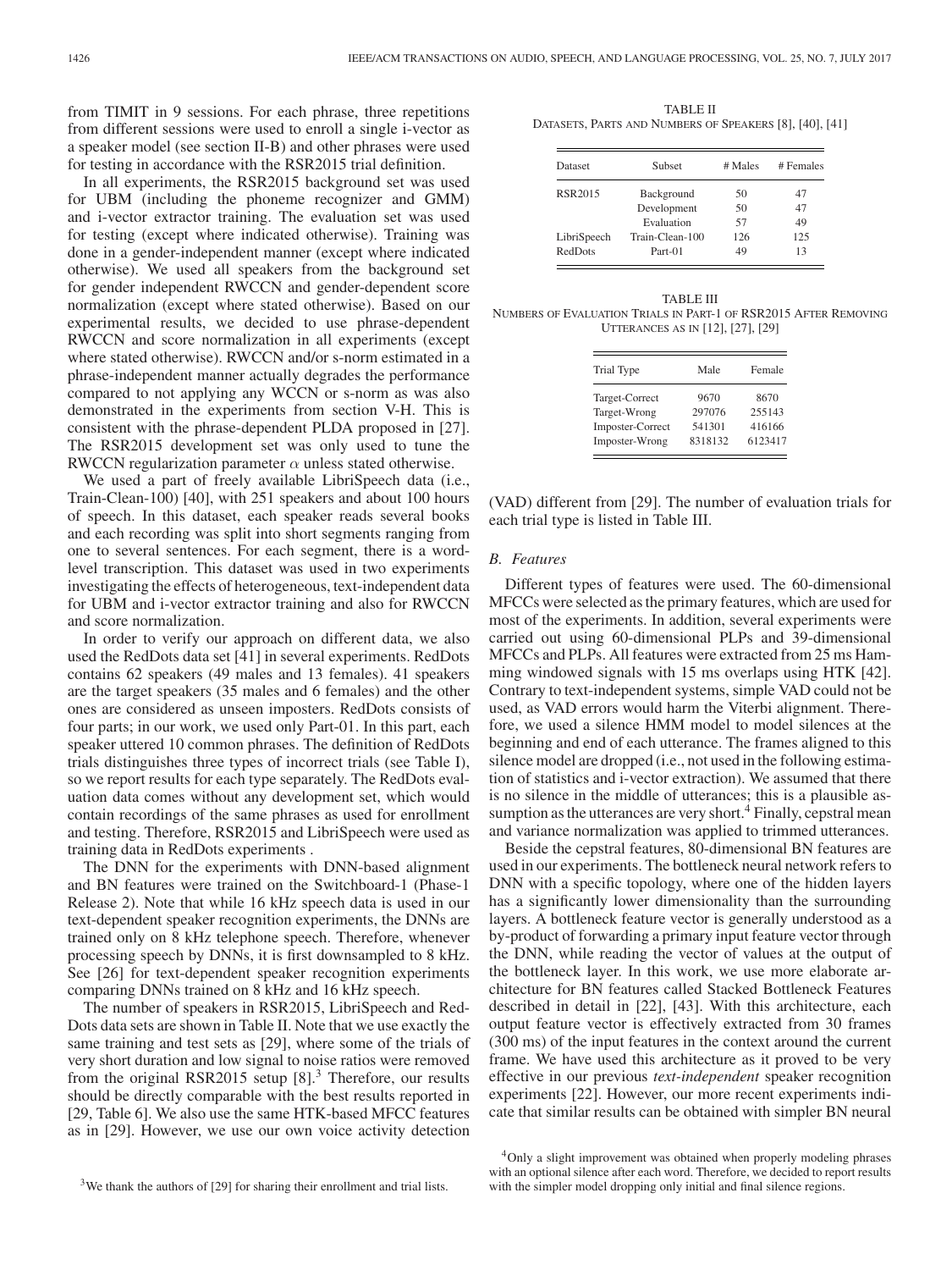networks. The BN DNNs are trained to classify 8802 triphone tied states (senones).

## *C. Models for i-Vector Extraction*

We modeled each phoneme by an HMM with 3 states and 8 Gaussian components per state. The total number of phonemes is 39 and the total number of Gaussian components in the whole model is  $3 \times 8 \times 39 = 936$ . The frames aligned to the extra model for silence (see above) were dropped. To compare the proposed method with the classical GMM-UBM, we used a GMM with 1024 components. We used 400-dimensional i-vectors unless stated otherwise.

The RWCCN regularization coefficients  $\alpha$  from (16) was tuned for the best performance on the development set of RSR2015, as this data was not used for training of any other parameter in our systems. The best value for  $\alpha$  was found to be 0.001.

For the experiment with DNN-based alignment, we use the same DNN architecture as for the BN feature extraction described in the previous section. In this case, however, the DNN is trained to classify 1011 senones and the outputs of the DNN (i.e., the senone posteriors) are used as  $\gamma_t^{(c)}$  in (2) and (3)).

# V. RESULTS

In all experiments, if we use a different configuration from the one mentioned in earlier sections, we explicitly mention it. We report results in terms of Equal Error Rate (EER) and Normalized Detection Cost Function as defined for NIST SRE08 (NDCF $_{\rm old}^{\rm min}$ ) and NIST SRE10 (NDCF $_{\rm new}^{\rm min}$ ). In all DET curves, the square and star markers correspond to  $NDCF<sub>old</sub><sub>old</sub>$  and  $NDCF_{\text{new}}^{\text{min}}$  operating points, respectively.

## *A. Features*

Different features and their dimensionalities were investigated with the i-vector/HMM based method. We just compare the two most common features (MFCC and PLP) here and show the performance of their score fusion.

From the first section of Table IV, it can be seen that there is no remarkable performance difference between the different features. The 39 dimensional features work a little better for females, while there is no general rule for males. Interestingly, as can be seen from the second section of the table (and Fig. 2), large improvements in performance can be obtained from the simple score level fusion of two systems trained on different features. These results are consistent with our results on other textdependent datasets. The combination of 60- and 39-dimensional features has better performance than other combinations. Based on these results, we select MFCC60 as the primary features for other experiments.

## *B. Comparison of GMM and HMM Alignment Methods*

In this section, we compare the i-vector/HMMs with the standard i-vector/GMMs. Table V shows the results and Figs. 3 and 4 present the DET curves for males and females, respectively. The score-domain fusion of both techniques is reported as well. In order to compare the proposed HMM-based method with GMM, we report the results separately for three conditions, each considering only one of the three types of non-target trials from Table I. Target trials are the same for all three conditions.



Fig. 2. DET curves of two different features and their score domain fusion for Imposter-Correct as non-target trials of females. From the worst plot to the best: 1) MFCC60, 2) PLP39, 3) Score domain fusion.



Fig. 3. DET curves of the proposed i-vector/HMM, standard i-vector/GMM and their score domain fusion for Imposter-Correct as non-target trials of males. From the worst plot to the best: 1) GMM, 2) HMM, 3) Score domain fusion.

For the *Imposter-Correct trials*, the proposed method reduced the error in all criteria and for both genders too. HMM outperforms GMM due to better frame alignment to Gaussian components — in the proposed method, the Viterbi alignment aligns many consecutive frames to the same HMM state and the posterior probabilities of all such frames are forced to be non-zero for only a few Gaussian components. Compared to GMM, this leads to a more restricted and sparser assignment of frames to the Gaussian components. Consequently, for HMM, the entropy of the frame posteriors is lower, and, as mentioned in the Introduction, this reduces the uncertainty of i-vector for short utterances (the trace of the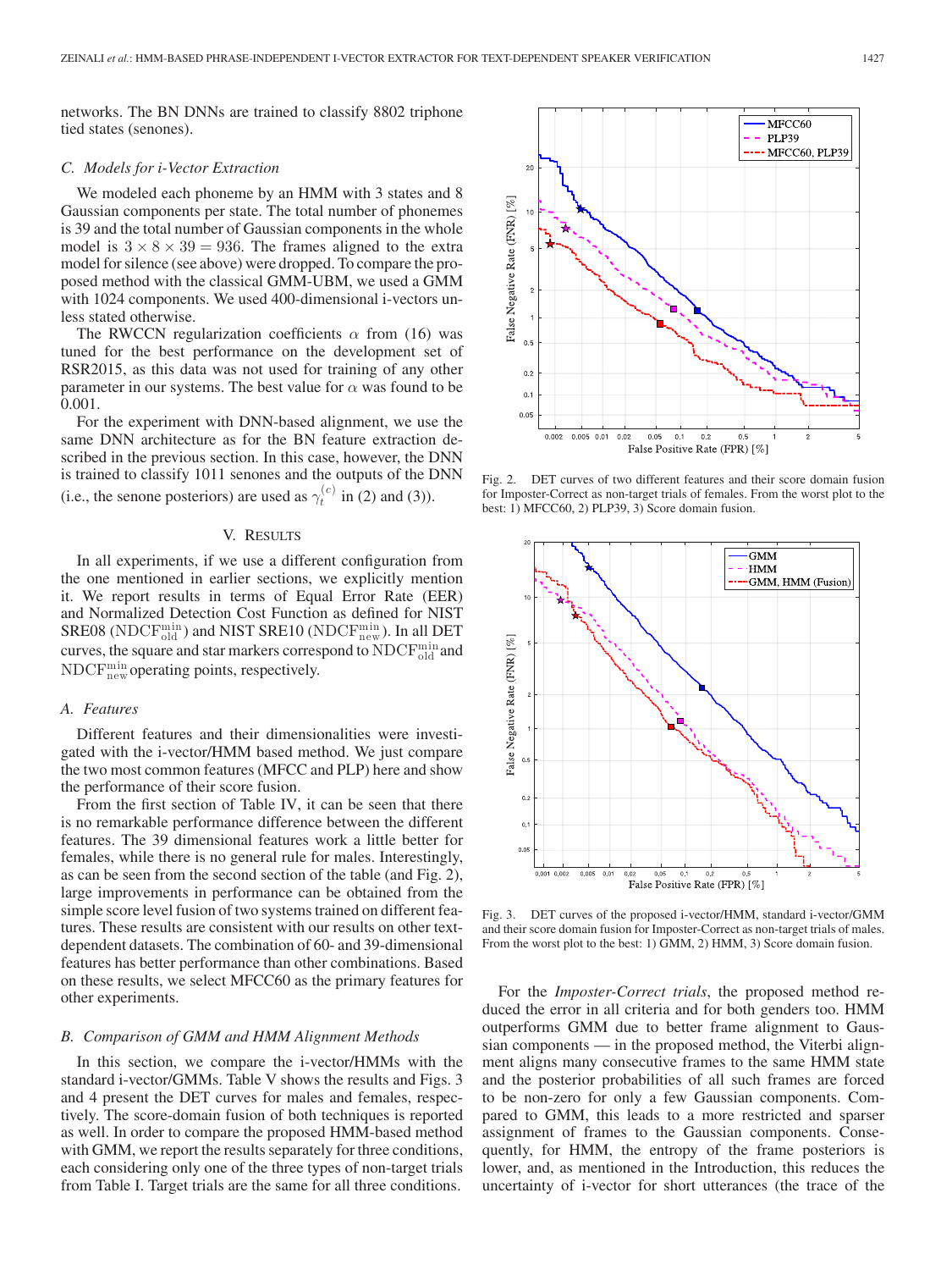TABLE IV PERFORMANCE COMPARISON OF THE PROPOSED METHOD WITH DIFFERENT FEATURES AND THEIR SCORE DOMAIN FUSION FOR IMPOSTER-CORRECT AS NON-TARGET TRIALS

|               |               |           | Male               |                    |           | Female             |                    |  |  |
|---------------|---------------|-----------|--------------------|--------------------|-----------|--------------------|--------------------|--|--|
|               | Features      | EER $[%]$ | $NDCF_{old}^{min}$ | $NDCF_{new}^{min}$ | EER $[%]$ | $NDCF_{old}^{min}$ | $NDCF_{new}^{min}$ |  |  |
|               | MFCC39        | 0.40      | 0.0212             | 0.1087             | 0.40      | 0.0197             | 0.1200             |  |  |
|               | MFCC60        | 0.37      | 0.0204             | 0.1142             | 0.49      | 0.0275             | 0.1533             |  |  |
| Single System | PLP39         | 0.41      | 0.0217             | 0.1103             | 0.42      | 0.0207             | 0.1029             |  |  |
|               | <b>PLP60</b>  | 0.52      | 0.0232             | 0.1023             | 0.44      | 0.0238             | 0.1300             |  |  |
|               | MFCC39, PLP39 | 0.31      | 0.0152             | 0.0874             | 0.27      | 0.0148             | 0.0731             |  |  |
|               | MFCC60, PLP60 | 0.32      | 0.0157             | 0.0782             | 0.33      | 0.0190             | 0.1107             |  |  |
| Score Fusion  | MFCC39, PLP60 | 0.29      | 0.0142             | 0.0619             | 0.24      | 0.0127             | 0.0773             |  |  |
|               | MFCC60, PLP39 | 0.25      | 0.0123             | 0.0712             | 0.27      | 0.0139             | 0.0721             |  |  |

RWCCN and s-norm were used. Numbers concatenated to each feature show dimensionality of them.

TABLE V

COMPARISON OF GMM AND HMM ALIGNMENT METHODS AND THEIR SCORE DOMAIN FUSION (THIRD SECTION) FOR THREE NON-TARGET TRIAL TYPES

|                                   |                       |           | Male               |                    | Female    |                    |                    |
|-----------------------------------|-----------------------|-----------|--------------------|--------------------|-----------|--------------------|--------------------|
| Method                            | Non-Target Trial Type | EER $[%]$ | $NDCF_{old}^{min}$ | $NDCF_{new}^{min}$ | EER $[%]$ | $NDCF_{old}^{min}$ | $NDCF_{new}^{min}$ |
|                                   | Imposter-Correct      | 0.67      | 0.0382             | 0.1983             | 0.62      | 0.0355             | 0.1991             |
| i-vector/GMM                      | Target-Wrong          | 2.25      | 0.1461             | 0.7036             | 0.72      | 0.0483             | 0.3704             |
|                                   | Imposter-Wrong        | 0.10      | 0.0060             | 0.0507             | 0.03      | 0.0020             | 0.0129             |
|                                   | Imposter-Correct      | 0.37      | 0.0204             | 0.1142             | 0.49      | 0.0275             | 0.1533             |
| i-vector/HMM                      | Target-Wrong          | 0.30      | 0.0162             | 0.1111             | 0.13      | 0.0072             | 0.0620             |
|                                   | Imposter-Wrong        | 0.03      | 0.0013             | 0.0088             | 0.06      | 0.0011             | 0.0045             |
|                                   | Imposter-Correct      | 0.35      | 0.0170             | 0.1080             | 0.32      | 0.0184             | 0.1108             |
| $i$ -vector/GMM + $i$ -vector/HMM | Target-Wrong          | 0.54      | 0.0318             | 0.1887             | 0.13      | 0.0076             | 0.0892             |
|                                   | Imposter-Wrong        | 0.01      | 0.0008             | 0.0082             | 0.02      | 0.0006             | 0.0015             |

The total number of Gaussian components are 1024 and 936 for GMM and HMM respectively. RWCCN and s-norm were used for all experiments.



**GMM**  $0.25$ Tar Corr  $0.2$ Tar-Wrg  $0.15$ - Imp Cor Imp-Wrg  $0.1$  $0.05$  $^{0}$  L  $20$  $-10$  $\overline{10}$ 18  $25$ **HMM**  $0.25$ Tar Corr  $0.2$ Tar Wrg  $0.15$ Imp-Corr Imp-Wrg  $0.1$  $0.05$  $^{0}$  L<br>-15  $-10$ 

Fig. 5. Comparison of score distributions of GMM and HMM for females. The vertical lines show the means of normal distributions fitted to the scores. In each figure, plots from the left are for Imp-Wrg, Tar-Wrg, Imp-Corr and Tar-Corr respectively.

and Imposter-Correct distributions for HMM is lower than for GMM.

One of the main advantages of the proposed method is its ability to reject *Target-Wrong* trials. In a practical application, the text-dependent speaker verification system must be able to reject this type of trial in order to prevent the replay attacks. In the proposed method, Viterbi forced alignment must respect the pass-phrase transcription and as a result aligns the frames from

Fig. 4. DET curves of the proposed i-vector/HMM, standard i-vector/GMM and their score domain fusion for Imposter-Correct as non-target trials of females. From the worst plot to the best: 1) GMM, 2) HMM, 3) Score domain fusion.

covariance matrix (5) is reduced from 67 to 51). Score distributions in Fig. 5 give us another insight into the performance for this trial type: the overlap between Target-Correct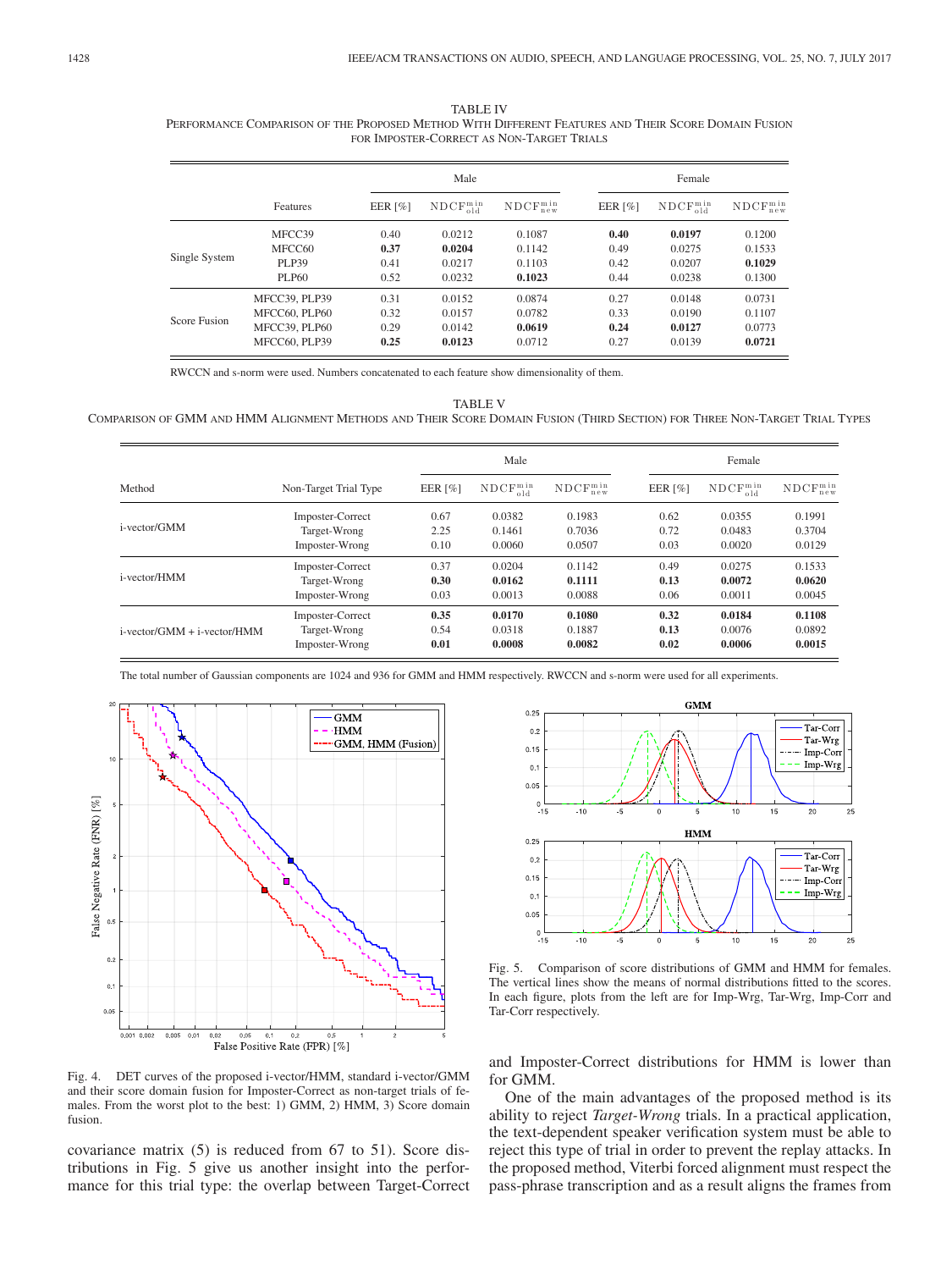

Fig. 6. EER versus i-vectors dimensionality for Imposter-Correct as nontarget trials. The line with hexagram marker shows male and line with pentagram marker shows female. The trends for  $\text{NDCF}_{\text{old}}^{\text{min}}$  and  $\text{NDCF}_{\text{new}}^{\text{min}}$  are very similar.

a wrong phrase to wrong HMM states. This results in incoherent zero- and first-order statistics. An i-vector extracted from these statistics has a large distance to the enrollment one and is therefore rejected easily. On the contrary, the GMM-based system has no control over the order of frames, therefore, for this method, this type of trial is more difficult and more often accepted. Our method reduced the average error in this trial type by more than 84%. Fig. 5 clearly shows that for the proposed method, the distance between Target-Correct and Target-Wrong scores distributions is bigger than for GMM; therefore, the rejection of the Target-Wrong trials is easier.

For *Imposter-Wrong* trials, better results are obtained with the HMM-based method in almost all cases. However, both GMM and HHM produce only a few errors and the differences between their performance is not statistically significant when evaluated on the small RSR2015 data set.

Note that the GMM-based i-vectors are able to discriminate between phrases (and therefore to reject wrong phrases) only thanks to the short phrases in the RSR2015 data set. For longer and phonetically rich phrases, information about the phonetic content of the utterances tends to average out in the i-vector/GMM representation. In contrast, the i-vector/HMM method does not suffer from this problem. Therefore, in terms of rejecting the wrong phrases, we expect an even larger performance gap between the HMM and GMM based techniques for longer phrases.

These experiments show that the performance of the proposed method is consistently better than the GMM-based one, even though the HMM-based system has a slightly smaller number of parameters (936 vs. 1024 Gaussian components). The fusion of both GMM- and HMM-based methods worked as expected: for Imposter-Correct and Imposter-Wrong trials, the performance of the fusion system improved, while for Target-Wrong it degraded (especially for males) because of the much worse performance of the GMM-based subsystem.

## *C. The Effects of the i-Vector Dimensionality*

The aim of these experiments is to show the effect of ivector dimensionality on the performance of the proposed ivector/HMM method. In this part, the RWCCN and s-norm were used in all experiments.

From Fig. 6, it is clear that the performance of the proposed method is improved by increasing the i-vector dimension for both genders. The best results come from i-vector with 1200



Fig. 7. DET curves of different preconditioning transformations for Imposter-Correct as non-target trials of males. From the worst plot to the best: 1) Simple LDA, 2) Simple WCCN, 3) No Preconditioning and No s-norm, 4) No Preconditioning, 5) Regularized WCCN.

dimensions. The reduction in all criteria (EER,  $NDCF_{old}^{min}$  and  $NDCF_{\text{new}}^{\text{min}}$ ) decreases while increasing the i-vector dimensionality and most of them saturate after 1200 dimensions. Based on the computation constraints, we selected 400 dimensional i-vectors for other experiments. Note that the performance improves with the increasing i-vector dimensionality, especially for females, and while the performance for males is quite better compared to females for low dimensional i-vector, the trend reverses for higher dimensional i-vectors.

# *D. Regularized WCCN vs. Simple LDA, WCCN and PLDA*

In Section III-B, we explained that we cannot robustly estimate LDA and WCCN with the limited amount of training data available for the text-dependent speaker verification task. In order to prove it experimentally, we compare the performance of LDA, WCCN and RWCCN in the first half of Table VI and in Figs. 7 and 8. We also present the results without any preconditioning (i.e., without LDA, WCCN or RWCCN). The results indicate that using simple LDA and WCCN lead to a big degradation in performance. Especially with LDA dimensionality reduction, where the i-vector dimensionality is reduced from 400 to the number of speakers minus one, it seems that lots of the important information is lost. This is in contrast with the text-independent task where LDA with dimensionality reduction is often beneficial [3], [44]. Comparison of simple WCCN and RWCCN shows the advantage of using the regularization in within-class covariance estimation. However, when the preconditioning transformation is estimated only on the small RSR2015 background set, RWCCN is effective only for males. For females, the same (or slightly better) performance can be obtained without any preconditioning. By default, s-norm is applied in all experiments. For completeness, we also present results for no preconditioning and no score normalization in the first line of Table VI showing that the application of s-norm is an important step.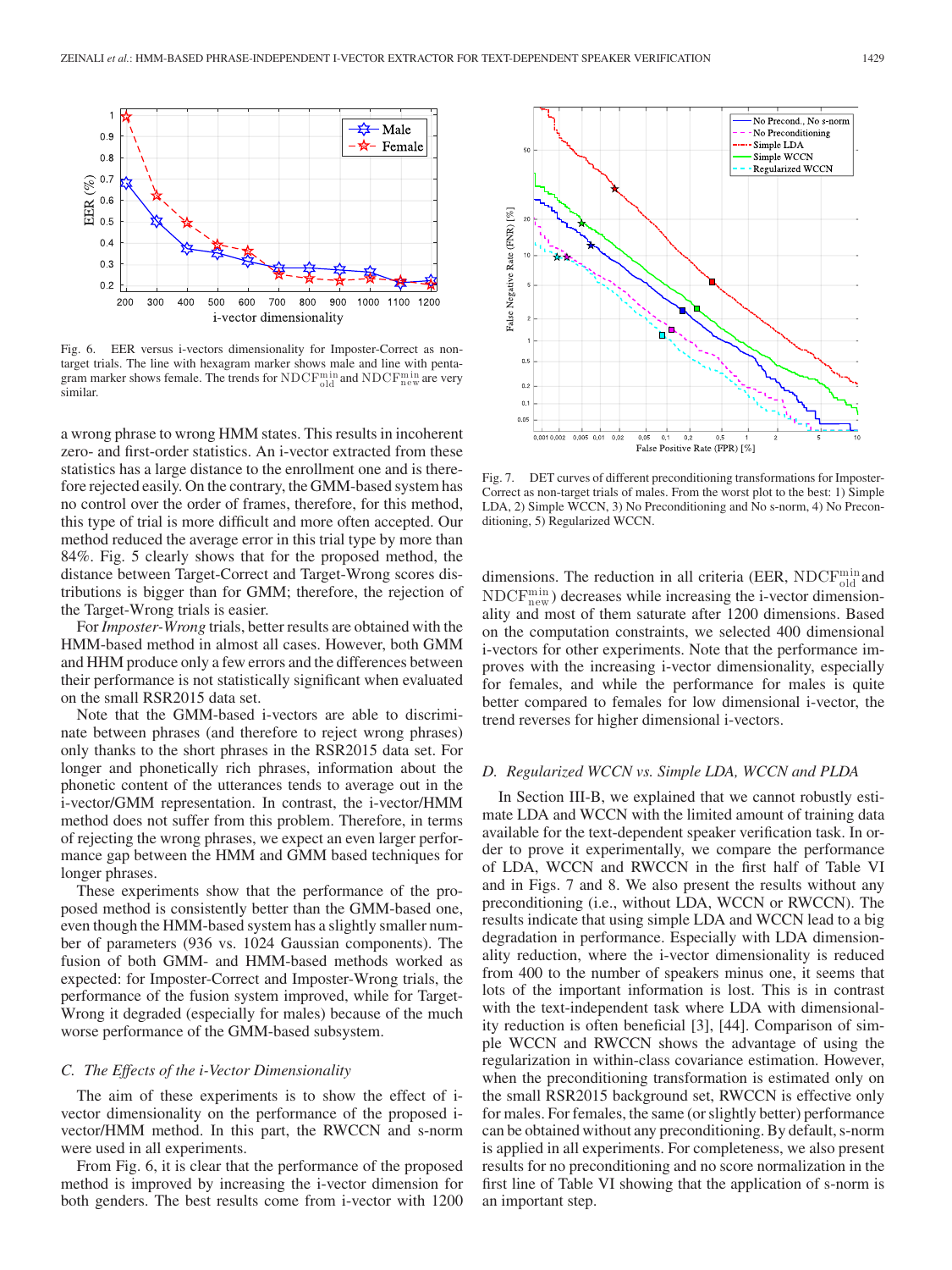TABLE VI PERFORMANCE COMPARISON OF DIFFERENT PRECONDITIONING TRANSFORMATIONS WITH THE PROPOSED I-VECTOR/HMM METHOD FOR IMPOSTER-CORRECT AS NON-TARGET TRIALS

|                                        |                      | Male      |                    |                    | Female    |                    |                    |
|----------------------------------------|----------------------|-----------|--------------------|--------------------|-----------|--------------------|--------------------|
| <b>Training Data</b>                   | Method               | EER $[%]$ | $NDCF_{old}^{min}$ | $NDCF_{new}^{min}$ | EER $[%]$ | $NDCF_{old}^{min}$ | $NDCF_{new}^{min}$ |
|                                        | No Precond No s-norm | 0.78      | 0.0413             | 0.1925             | 1.07      | 0.0497             | 0.2060             |
|                                        | No Preconditioning   | 0.49      | 0.0257             | 0.1233             | 0.47      | 0.0248             | 0.1284             |
| Background (97 speakers)               | Simple LDA           | 1.65      | 0.0925             | 0.4886             | 2.24      | 0.1537             | 0.6574             |
|                                        | Simple WCCN          | 0.92      | 0.0515             | 0.2357             | 1.34      | 0.0844             | 0.4022             |
|                                        | Regularized WCCN     | 0.37      | 0.0204             | 0.1142             | 0.49      | 0.0275             | 0.1533             |
|                                        | <b>PLDA</b>          | 1.92      | 0.1106             | 0.4426             | 1.91      | 0.1010             | 0.4653             |
|                                        | No Preconditioning   | 0.48      | 0.0251             | 0.1047             | 0.39      | 0.0179             | 0.1041             |
|                                        | Simple LDA           | 0.52      | 0.0293             | 0.2036             | 0.47      | 0.0324             | 0.2492             |
| Background, Development (194 speakers) | Simple WCCN          | 0.40      | 0.0211             | 0.1061             | 0.29      | 0.0173             | 0.0837             |
|                                        | Regularized WCCN     | 0.29      | 0.0162             | 0.0894             | 0.28      | 0.0141             | 0.0746             |
|                                        | <b>PLDA</b>          | 1.39      | 0.0762             | 0.3448             | 1.36      | 0.0759             | 0.3584             |

For LDA, the dimensionality after transformation is the number of speakers minus one. Only the background part of RSR2015 is used to train UBM and i-vector extractor in all these experiments.



Fig. 8. DET curves of different preconditioning transformations for Imposter-Correct as non-target trials of females. From the worst plot to the best: 1) Simple LDA, 2) Simple WCCN, 3) No Preconditioning and No s-norm, 4) Regularized WCCN, 5) No Preconditioning.

For comparison, we also include results where PLDA is used for scoring rather than the default cosine distance. In this case, no preconditioning is used and PLDA is trained on the training data instead. No score normalization is used for PLDA as it was found to only degrade the performance. As can be seen, PLDA performs significantly worse compared to any of the cosine distance based systems.

To demonstrate the effects of increasing the number of training speakers, we also include experiments where the RSR2015 development set is added to the training data for the estimation of preconditioning transformations and score normalization (see the second half of Table VI). This roughly doubles the amount of such training data. We can see significant improvements for all the results where any preconditioning transformation is applied (especially for females) as the transformations can be more robustly estimated. We still benefit from the regularization in RWCCN estimation. However, the improvements compared to simple WCCN are less pronounced for the larger training set as expected. The results with no preconditioning indicate that s-norm does not significantly benefit from the increased size of the cohort set. This is also expected as only a few parameters (two means and two standard deviations) need to be estimated on the cohort set for each trial.

## *E. Comparison With Other State-of-the-Art Techniques*

To the best of our knowledge, the best results on the RSR2015, Part-1 published prior to our work on i-vector/HMM are reported in [29], where JFA is used to extract the i-vector-like fixedlength representations of utterances. In Table VII, the line *zvectors/JFA* shows the results for their best system (best average results for both genders from [29, Table 6]), which uses the highdimensional residual vector **z** as the speaker representation, the cosine similarity for scoring and s-norm for score normalization. As described in section IV-A, we use the experimental setup from [29] for all our experiments, unless otherwise stated. Therefore, our results should be directly comparable with those from [29]. As can be seen from Table VII, our i-vector/HMM systems are clearly superior to the z-vectors/JFA system especially for female trials. The relative improvements obtained with the 1200 dimensional i-vector/HMM system are 50% and 67% on EER and  $61\%$  and  $67\%$  on NDCF<sub>old</sub> for males and females, respectively. Meanwhile, the i-vector/HMM system is simpler as it does not need any adaptation to the phrase, speaker and channel as required for the JFA system. The dimension of our i-vector is much lower than for the **z** vector (1200 vs. 30720). Since both methods use cosine similarity for scoring, ours is approximately 25 times faster and memory efficient at the scoring stage.

We also compare the i-vector/HMM approach to another two simpler and more conventional baseline methods: the line in Table VII denoted as *Rel. MAP/GMM* corresponds to the traditional approach based on Relevance MAP adaptation of GMM-UBM (1024 components) and log-likelihood ratio scoring [45], which is still the standard approach to text-dependent speaker recognition. In the case of *Rel. MAP/HMM*, the same phone-based phrase specific HMMs are used to obtain alignment of frames to Gaussian components as in the case of the i-vector/HMM system. However, the same relevance MAP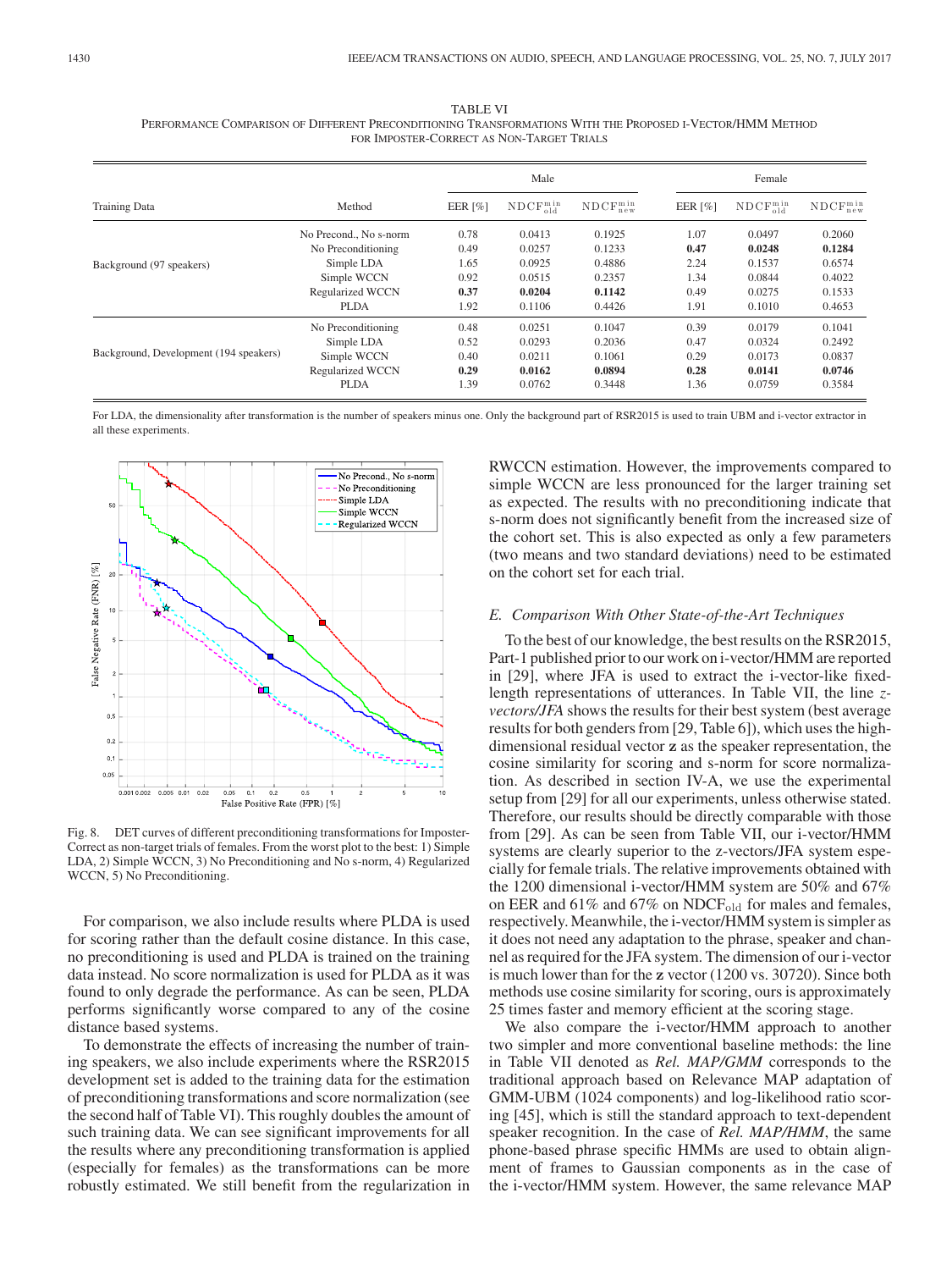TABLE VII COMPARISON OF THE PROPOSED METHOD WITH THE BEST RESULTS PUBLISHED ON RSR2015 PART-1 [29] AND TWO RELEVANCE MAP BASED SYSTEMS FOR IMPOSTER-CORRECT AS NON-TARGET TRIALS

|                                  |           | Male               |                    | Female    |                    |                          |  |
|----------------------------------|-----------|--------------------|--------------------|-----------|--------------------|--------------------------|--|
| Method                           | EER $[%]$ | $NDCF_{old}^{min}$ | $NDCF_{new}^{min}$ | EER $[%]$ | $NDCF_{old}^{min}$ | $NDCF_{new}^{min}$       |  |
| $z$ -vector/JFA $[29]$           | 0.44      | 0.028              |                    | 0.61      | 0.027              | $\overline{\phantom{0}}$ |  |
| Rel. MAP/GMM                     | 0.40      | 0.020              | 0.106              | 0.15      | 0.008              | 0.035                    |  |
| Rel. MAP/HMM                     | 0.23      | 0.014              | 0.073              | 0.12      | 0.006              | 0.022                    |  |
| $i$ -vector/HMM $(400)$          | 0.37      | 0.020              | 0.114              | 0.49      | 0.028              | 0.153                    |  |
| $i$ -vector/HMM $(1200)$         | 0.22      | 0.011              | 0.075              | 0.20      | 0.009              | 0.033                    |  |
| Rel. MAP/HMM, i-vector/HMM(1200) | 0.14      | 0.009              | 0.057              | 0.12      | 0.006              | 0.018                    |  |

The last row shows score-level fusion of Rel. MAP/HMM and i-vector/HMM.

adaptation and log-likelihood ratio scoring is used as in the case of *Rel. MAP/GMM*. Although, these simpler methods lack any channel compensation, their performance is comparable to (or, for females, even slightly better than) the i-vector/HMM system.<sup>5</sup> Note, however, that the trends are different on Red-Dots data as presented in the following. Again, the advantage of the i-vector/HMM approach is that it results in much more compact representations of speaker models and test utterances compared to the Relevance MAP based techniques. Out of the two Relevance MAP based systems, *Rel. MAP/HMM* again benefits from the better HMM-based alignment and outperforms the simpler *Rel. MAP/GMM* system.

The last row of Table VII presents the ultimate, best performing score-level fusion of the *Rel. MAP/HMM* system and the proposed i-vector/HMM technique with 1200 dimensional i-vector.

## *F. Comparison With DNN Based Methods*

In this section, we present results for models making use of neural networks. The approaches used in these experiments were originally proposed for text-independent speaker verification, and were also recently found successful for the textdependent task. A more detailed study of these approaches in a text-dependent task can be found in our previous works [24], [26], where the result presented here are selected from. We select here only the best performing DNN based systems to show how the simpler i-vector/HMM method compares to and combines with the neural network approaches.

In order to facilitate the comparison, the first section of Table VIII simply repeats the results for the MFCC-based ivector/HMM system from Table V. The second section corresponds to a i-vector system where, instead of the HMM model, DNN trained for senone classification defines the alignment of feature frames to Gaussian components (i.e., the DNN output defines  $\gamma_t^{(c)}$  from (2) and (3)). The DNN alignment performs<br>inst comparably for Imposter-Correct trials. However, since it just comparably for Imposter-Correct trials. However, since it does not rely on the true transcription, it is not able to reject Target-Wrong trials as reliably as the HMM alignment.

The third and fourth sections of Table VIII present results for i-vector/GMM and i-vector/HMM systems where input features are MFCCs concatenated with a neural network based BN features (MFCC+BN). When the BN features are used the performance greatly improves, especially for the Target-Wrong

5In general, channel compensation techniques are known to be ineffective on RSR2015 data, where the channel variability is very limited.

trials. Since the BN features are trained for phone discrimination, they produce very phrase specific i-vectors, which are very good for discrimination between phrases and, therefore, for rejecting wrong phrase trials. We still benefit from using the HMM alignment (rather than the GMM one), however, the improvement is rather small compared to the case with only MFCC features.

The last two sections of Table VIII again show performance with the concatenated MFCC+BN features. This time, however, the old fashioned relevance MAP adaptation with log-likelihood scoring is used. Just like in the case i-vector systems with BN features, we do not really benefit from the HMM alignment. With the exception of female Imposter-Correct condition, the ivector systems with BN features performs better (or at least the same) compared to the relevance MAP based ones. Therefore, we can benefit from using the more compact i-vector representation without scarifying the performance.

From the presented results, it might seem that the best option is to use the MFCC+BN features and the i-vector system with the simpler GMM based alignment. However, as we will later see in Section V-I, which is deals with the experiments on Red-Dots data, BN features can fail to provide good performance on the most difficult Imposter-Correct. On this condition, the BN features perform well only if the data for training UBM and ivector extractor contains the same closed set of phrases as used in the evaluation data (i.e., phrases in the enrollment and test utterances). This is the case for our experiments on RSR2015 data, but not for RedDots. See [26] for a more detailed analysis of this problem. Note that such a constraint might be too limiting when building practical systems. Furthermore, we might not be able to train suitable neural network for BN feature extraction in the case of building a speaker verification system for some of the low-resource language. In such cases, the i-vector/HMM based system trained only on MFCC can be the best option.

# *G. Gender Dependent (GD) and Gender Independent (GI) Training of the UBM and i-Vector Extractor*

The aim of these experiments is to compare the performance of the proposed methods based on the amount of training data, in the following scenarios:

- 1) Train both UBM and i-vector extractor as gender independent.
- 2) Train both as independent, and add development set to their training data.
- 3) Train both of them as gender dependent.
- 4) Train both of them as gender dependent and add development set to their training data.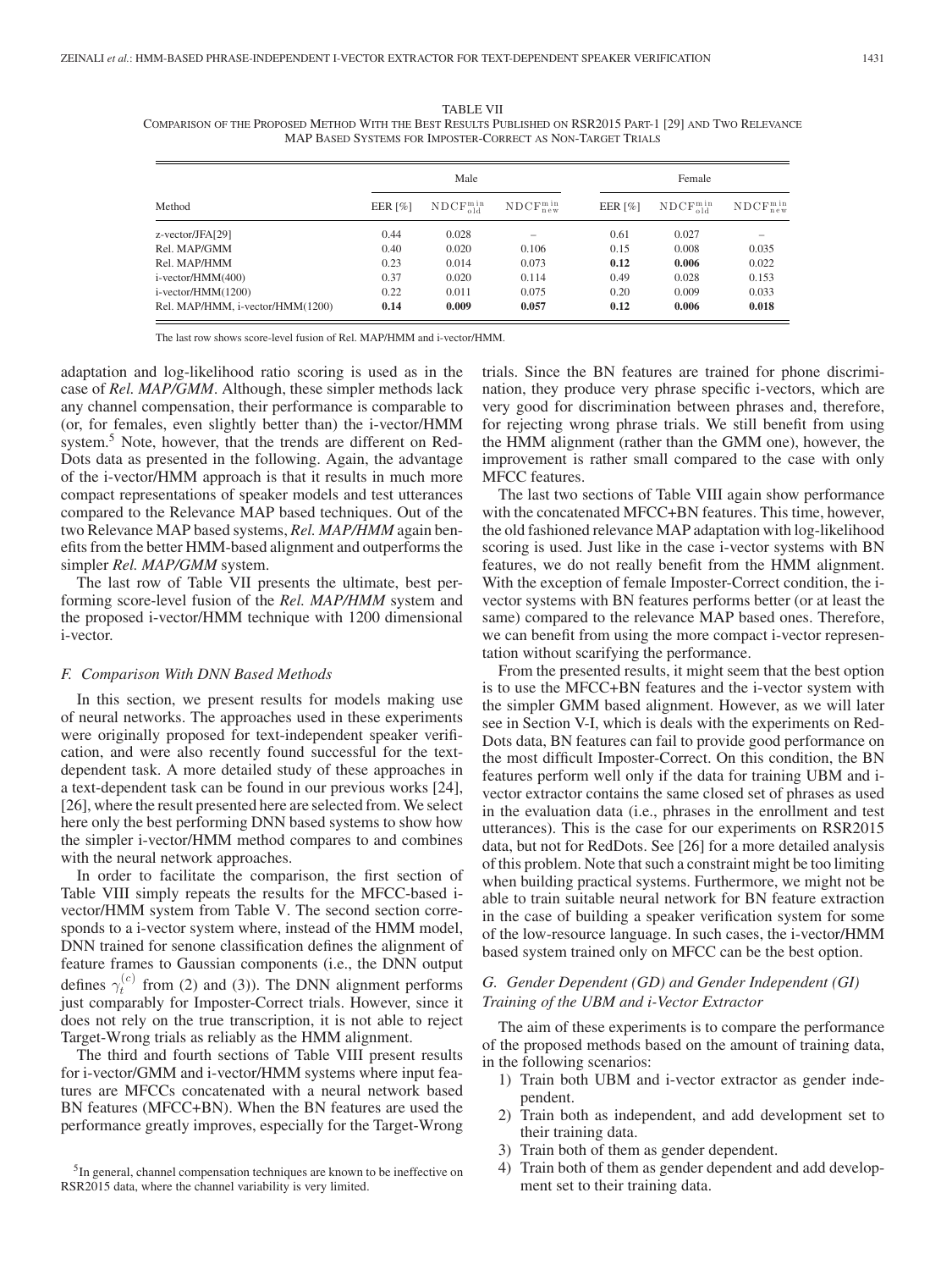| TABLE VIII                                                                       |
|----------------------------------------------------------------------------------|
| COMPARISON WITH DNN BASED METHODS (DNN ALIGNMENT, CONCATENATED MFCC+BN FEATURES) |

|                      |                       |         | Male               |                    |           | Female             |                    |
|----------------------|-----------------------|---------|--------------------|--------------------|-----------|--------------------|--------------------|
| Method               | Non-Target Trial Type | EER [%] | $NDCF_{old}^{min}$ | $NDCF_{new}^{min}$ | EER $[%]$ | $NDCF_{old}^{min}$ | $NDCF_{new}^{min}$ |
| MFCC i-vector/HMM    | Imposter-Correct      | 0.37    | 0.0204             | 0.1142             | 0.49      | 0.0275             | 0.1533             |
|                      | Target-Wrong          | 0.30    | 0.0162             | 0.1111             | 0.13      | 0.0072             | 0.0620             |
|                      | Imposter-Wrong        | 0.03    | 0.0013             | 0.0088             | 0.06      | 0.0011             | 0.0045             |
| MFCC i-vector/DNN    | Imposter-Correct      | 0.36    | 0.0198             | 0.1196             | 0.38      | 0.0232             | 0.1562             |
|                      | Target-Wrong          | 1.13    | 0.0806             | 0.5709             | 0.42      | 0.0284             | 0.2133             |
|                      | Imposter-Wrong        | 0.03    | 0.0025             | 0.0224             | 0.03      | 0.0013             | 0.0077             |
| MFCC+BN i-vector/GMM | Imposter-Correct      | 0.31    | 0.0176             | 0.0955             | 0.28      | 0.0144             | 0.0898             |
|                      | Target-Wrong          | 0.08    | 0.0054             | 0.0330             | 0.07      | 0.0025             | 0.0236             |
|                      | Imposter-Wrong        | 0.01    | 0.0002             | 0.0020             | 0.02      | 0.0004             | 0.0008             |
| MFCC+BN i-vector/HMM | Imposter-Correct      | 0.30    | 0.0148             | 0.0927             | 0.27      | 0.0134             | 0.0809             |
|                      | Target-Wrong          | 0.07    | 0.0042             | 0.0295             | 0.09      | 0.0026             | 0.0114             |
|                      | Imposter-Wrong        | 0.01    | 0.0005             | 0.0024             | 0.03      | 0.0008             | 0.0021             |
| MFCC+BN Rel. MAP/GMM | Imposter-Correct      | 0.31    | 0.0161             | 0.0998             | 0.17      | 0.0091             | 0.0405             |
|                      | Target-Wrong          | 0.29    | 0.0102             | 0.0322             | 0.09      | 0.0043             | 0.0227             |
|                      | Imposter-Wrong        | 0.17    | 0.0050             | 0.0123             | 0.03      | 0.0009             | 0.0027             |
| MFCC+BN Rel. MAP/HMM | Imposter-Correct      | 0.36    | 0.0193             | 0.1253             | 0.17      | 0.0108             | 0.0523             |
|                      | Target-Wrong          | 0.26    | 0.0110             | 0.0367             | 0.07      | 0.0024             | 0.0099             |
|                      | Imposter-Wrong        | 0.13    | 0.0037             | 0.0097             | 0.03      | 0.0009             | 0.0017             |

The results are reported on RSR2015 dataset for three types of non-target trials. The first column specifies the used features and model.

TABLE IX COMPARISON OF GENDER DEPENDENT (GD) AND GENDER INDEPENDENT (GI) TRAINING FOR IMPOSTER-CORRECT AS NON-TARGET TRIALS

| Gender | Strategy | Use Dev      | EER $[%]$ | $NDCF_{old}^{min}$ | $NDCF_{n}^{min}$<br>n e w |
|--------|----------|--------------|-----------|--------------------|---------------------------|
|        | GI       | $\times$     | 0.37      | 0.0204             | 0.1142                    |
|        | GI       | ✓            | 0.26      | 0.0137             | 0.0575                    |
| Male   | GD       | $\times$     | 0.54      | 0.0255             | 0.1172                    |
|        | GD       | $\checkmark$ | 0.32      | 0.0136             | 0.0687                    |
|        | GI       | $\times$     | 0.49      | 0.0275             | 0.1533                    |
|        | GI       | ✓            | 0.23      | 0.0126             | 0.0850                    |
| Female | GD       | $\times$     | 0.60      | 0.0315             | 0.1552                    |
|        | GD       | √            | 0.34      | 0.0136             | 0.0723                    |

The third column says whether the development set is used for training or not.

The results in Table IX show that the number of speakers in the training data is more crucial for the system performance than gender dependency. The performance improved considerably by increasing the number of speakers for both training strategies. In case these two strategies used approximately the same amount of training data (compare rows 1 and 4), it is better to use gender dependent modeling; however, if there is not enough training data for both genders, gender independent modeling is preferred.

Comparing males and females results shows that adding new data is more effective for females than males, similar to Table VI where the amount of data for training the preconditioning transformations was investigated.

## *H. Out of Domain Training*

The last question we sought to resolve is whether it is possible to use another dataset to train the models and to handle the preconditioning transformations and score normalization as we did in the text-independent case. Several experiments were done

in different scenarios using LibriSpeech dataset. Testing was performed on RSR.

Table X contains four sections. The first one (RSR dataset used for both UBM/i-vector and transformations/normalization training) is borrowed from Table VI for ease of comparison. The second section shows a scenario in which UBM and ivector extractor are trained on a heterogeneous text-independent dataset (LibriSpeech), while the target RSR dataset is used for RWCCN and s-norm training. Comparing these two sections shows that the performance does not change much: we have a slight degradation for males, while the performance improved a little for females. Without any transformation and normalization, the performance is obviously degraded. These results prove that we can have a text-dependent system built independently of users' pass-phrases. However, we have to record some utterances from each pass-phrase for re-estimating the transformations and score normalization, or we can accept performance degradation at the price of having a totally phrase-independent system.

In the third section, we use both RSR and LibriSpeech datasets for UBM and i-vector extractor training. Comparing these results with previous sections shows that increased training data, even if from text-independent datasets, can improve the performance. Similar to other experiments, adding new training data is more effective for females.

The last section of Table X shows the most pessimistic scenario, in which we have no access to target data at all. All training (UBM and i-vector extractor training, RWCCN and s-norm parameter estimation) is done on LibriSpeech in a text-independent manner (i.e., we also use phrase-independent RWCCN and snorm in this case). The results show that the text-dependent speaker verification performance drops significantly with channel compensation and score normalization method trained in a text-independent (phrase-independent) manner. The main reason for this is the short duration of the utterances causing significant variations of the phonetic content. Comparing the last row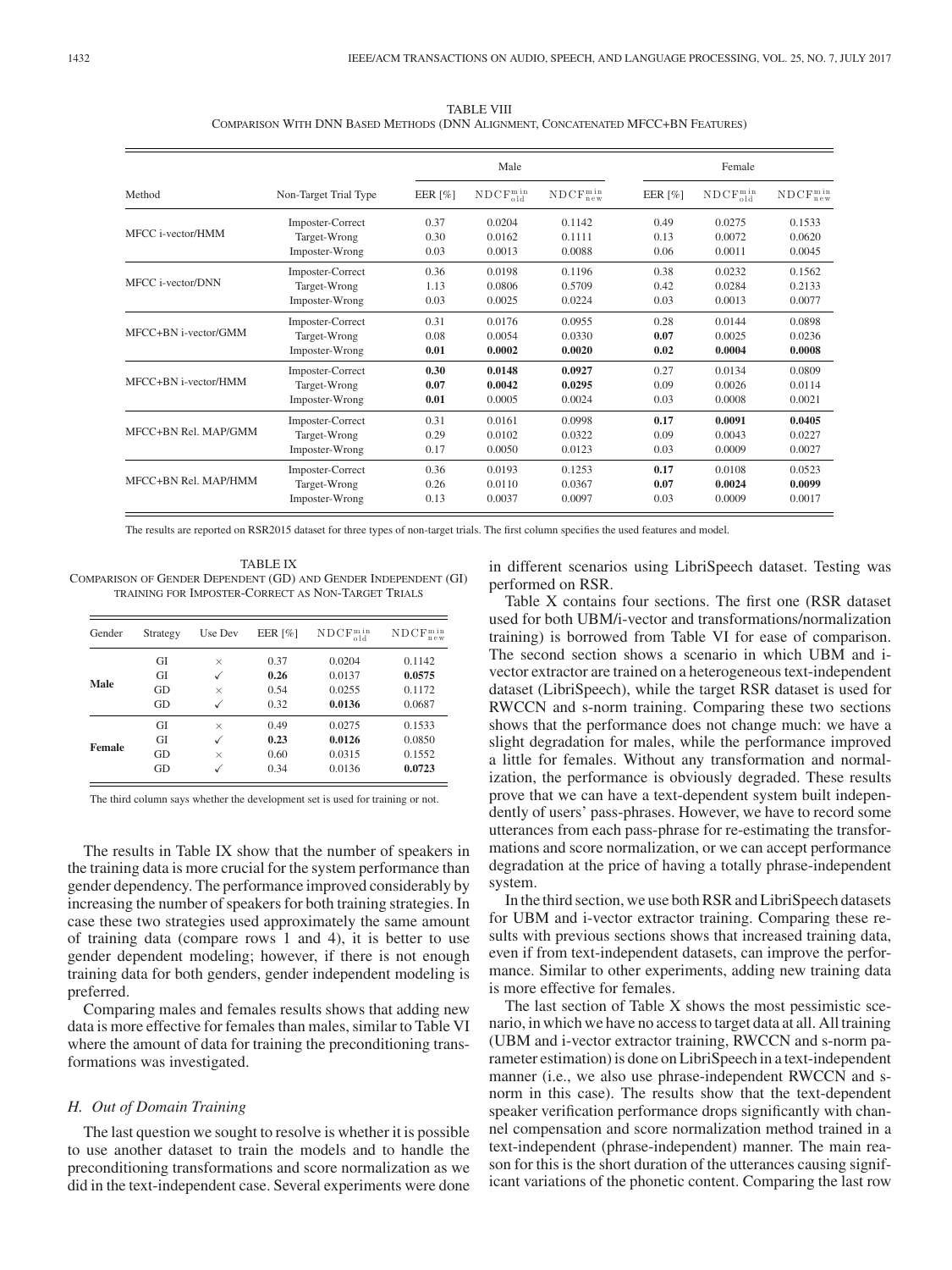|                      |                                        | Method                                  |                      | Male                       |                            |                      | Female                     |                            |  |
|----------------------|----------------------------------------|-----------------------------------------|----------------------|----------------------------|----------------------------|----------------------|----------------------------|----------------------------|--|
| <b>Training Data</b> | <b>Transformation Data</b>             |                                         | EER $[%]$            | $NDCF_{old}^{min}$         | $NDCF_{new}^{min}$         | EER $[%]$            | $\rm NDCF_{old}^{min}$     | $NDCF_{new}^{min}$         |  |
| <b>RSR</b>           | $\overline{\phantom{0}}$<br><b>RSR</b> | s-norm, RWCCN                           | 0.79<br>0.37         | 0.0413<br>0.0204           | 0.1925<br>0.1142           | 1.06<br>0.49         | 0.0497<br>0.0275           | 0.2060<br>0.1533           |  |
| Libri                | <b>RSR</b>                             | s-norm, RWCCN                           | 1.08<br>0.50         | 0.0532<br>0.0239           | 0.2039<br>0.1242           | 1.50<br>0.43         | 0.0686<br>0.0233           | 0.2589<br>0.1136           |  |
| RSR, Libri           | -<br><b>RSR</b>                        | s-norm, RWCCN                           | 0.97<br>0.40         | 0.0482<br>0.0193           | 0.1875<br>0.0942           | 1.52<br>0.36         | 0.0692<br>0.0213           | 0.2454<br>0.1193           |  |
| Libri                | Libri<br>Libri<br>Libri                | <b>RWCCN</b><br>s-norm<br>s-norm, RWCCN | 1.17<br>1.29<br>1.17 | 0.0559<br>0.0635<br>0.0595 | 0.2032<br>0.2676<br>0.2481 | 1.51<br>1.57<br>1.36 | 0.0684<br>0.0733<br>0.0656 | 0.2693<br>0.2831<br>0.2443 |  |

TABLE X TRAINING ON HETEROGENEOUS DATA

The first column specifies the data used for training the models and i-vector extractor, the second column details the data used for preconditioning transformation and score normalization training. These results are reported on RSR2015 dataset for Imposter-Correct as non-target trials.

of this table (everything done on LibriSpeech) with the third one (UBM and i-vector extractor trained on LibriSpeech, no channel compensation, no normalization), we see a little degradation for males and minor improvement for females.

The LibriSpeech results have shown that for a text-dependent speaker verification with good performance, adding a small amount of data from the target domain for any processing steps (adaptation, channel modeling and compensation and score normalization) is beneficial. At the same time, using textindependent data allows us to acceptably collect less training data.

# *I. Results on RedDots Data*

The results on RSR2015 encouraged us to test the proposed technique on a more challenging dataset — RedDots. Table XI compares four systems introduced in previous sections. The results are again reported separately for the three conditions corresponding to three types of non-target trials.

The RedDots evaluation data comes without any development set, which would contain recordings of the same phrases as used for the enrollment and test. Therefore, we have to use training data from other datasets (RSR2015 and LibriSpeech) with mismatched phrases. In section V-H, we have shown that such a mismatch makes the channel compensation and score normalization techniques ineffective in the case of text-dependent speaker verification. Therefore, all the reported results for the RedDots dataset are based on the simple cosine distance scoring and without any score normalization. 600-dimensional i-vectors are used in these experiments.

First, let us focus on the first half of Table XI corresponding to the systems trained on the simple MFCC features. As before, the relevance MAP based systems use likelihood ratio verification scores. The results on Imposter-Correct trials show that the best performance is achieved with HMMs — in most cases, the *Rel. MAP/HMM* system is the best one followed by the proposed i-vector/HMM.

Target-wrong trials are more interesting — the gap between HMM-based and GMM-based methods is considerably wider. As we saw in the RSR2015 data (Table V), the HMM forced alignment makes rejecting these trials much easier. Contrary to Imposter-Correct trials, *Rel. MAP/HMM* does not work well compared to *i-vector/HMM*. The main reason is the likelihood ratio scoring: when the HMM is used directly for calculating

| COMPARISON OF THE PROPOSED METHOD WITH GMM ALIGNMENT AND TWO |
|--------------------------------------------------------------|
| RELEVANCE MAP BASED SYSTEMS ON PART-01 MALES OF REDDOTS      |
|                                                              |
|                                                              |

TABLE XI

| <b>Trial Type</b> | EER $[%]$ | $NDCF_{old}^{min}$ | $NDCF_{new}^{min}$ |
|-------------------|-----------|--------------------|--------------------|
| Imp-Corr          | 2.07      | 0.0899             | 0.3105             |
| Tar-Wrg           | 3.76      | 0.1762             | 0.4275             |
| Imp-Wrg           | 0.43      | 0.0153             | 0.0435             |
| Imp-Corr          | 1.88      | 0.0809             | 0.2271             |
| Tar-Wrg           | 1.11      | 0.0338             | 0.0509             |
| Imp-Wrg           | 0.46      | 0.0106             | 0.0228             |
| Imp-Corr          | 1.98      | 0.0848             | 0.2879             |
| Tar-Wrg           | 4.01      | 0.1733             | 0.4960             |
| Imp-Wrg           | 0.34      | 0.0135             | 0.0488             |
| Imp-Corr          | 1.48      | 0.0613             | 0.1722             |
| Tar-Wrg           | 1.57      | 0.0567             | 0.1491             |
| Imp-Wrg           | 0.59      | 0.0137             | 0.0361             |
| Imp-Corr          | 3.05      | 0.1385             | 0.5002             |
| Tar-Wrg           | 0.56      | 0.0226             | 0.0515             |
| Imp-Wrg           | 0.19      | 0.0045             | 0.0071             |
| Imp-Corr          | 2.92      | 0.1295             | 0.4246             |
| Tar-Wrg           | 0.37      | 0.0081             | 0.0154             |
| Imp-Wrg           | 0.22      | 0.0036             | 0.0059             |
| Imp-Corr          | 2.59      | 0.1295             | 0.4423             |
| Tar-Wrg           | 0.46      | 0.0155             | 0.0549             |
| Imp-Wrg           | 0.28      | 0.0047             | 0.0201             |
| Imp-Corr          | 2.19      | 0.1019             | 0.3906             |
| Tar-Wrg           | 0.43      | 0.0068             | 0.0068             |
| Imp-Wrg           | 0.22      | 0.0046             | 0.0105             |
|                   |           |                    |                    |

600-dimensional i-vectors were used for both i-vector based systems. The first half of this table reports results on the simple MFCC features while the second half of it shows results of similar systems with MFCC concatenated to BN features (i.e., MFCC+BN).

likelihoods, both the speaker model and UBM likelihoods obtained for the wrong phrase are low, their ratio is unreliable and causes a higher false acceptance rate. With the i-vector/HMM model, wrong HMM alignment simply produces a wrong ivector which is easily rejected.

The second half of Table XI shows results for similar systems. This time, however, the systems are trained on the concatenated MFCC+BN features. The BN features greatly improve performance again on the Target-Wrong trials for all used models. However, as already pointed out in section V-F, BN features fail to provide good performance on the most difficult and most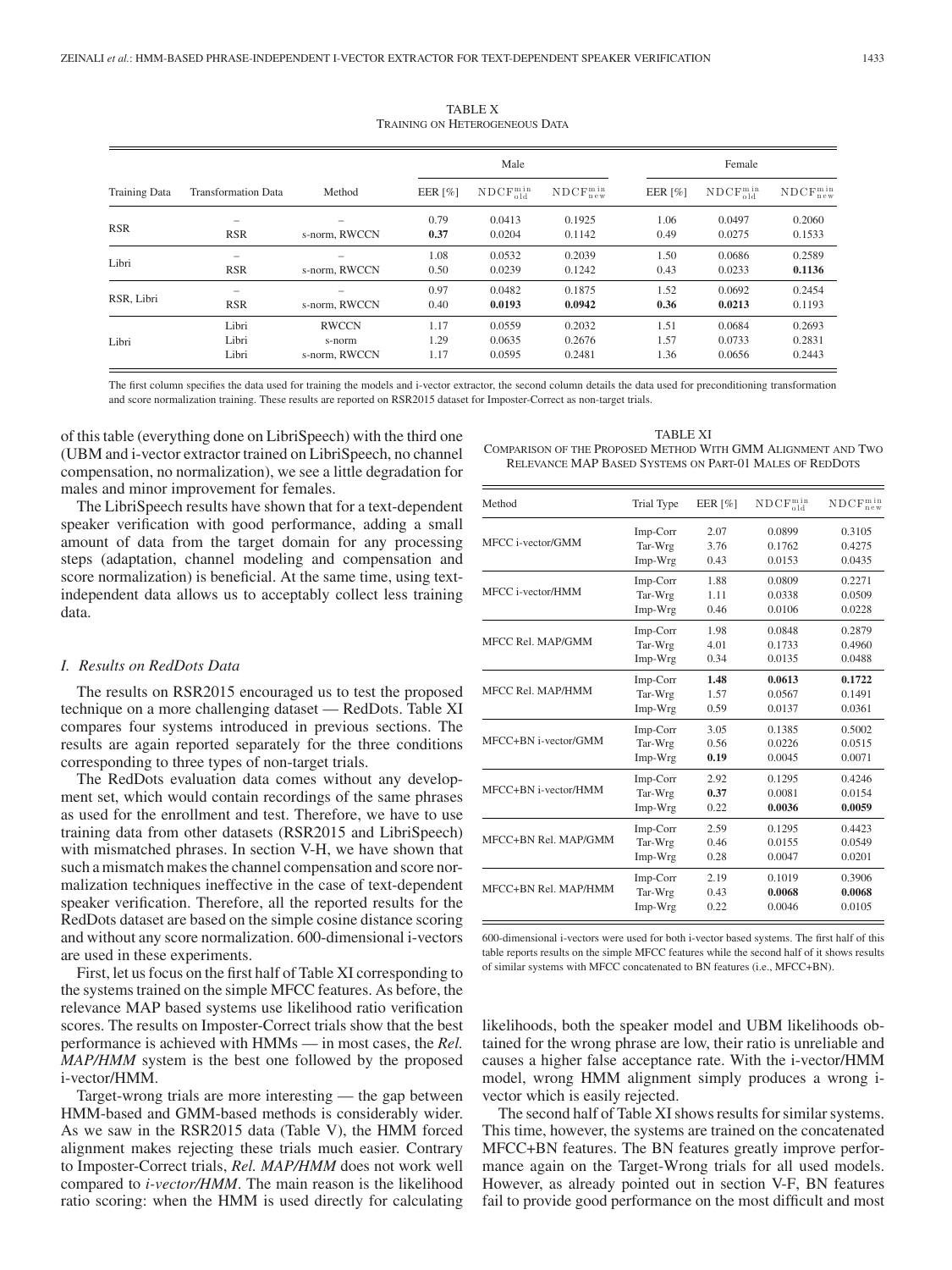TABLE XII COMPARISON OF SPEED OF DIFFERENT SYSTEMS ON 2 sec TEST SEGMENT

| Method           | <i>i</i> -vector<br>HMM(MFCC)<br>$\lceil ms \rceil$ | <i>i</i> -vector<br>GMM(MFCC+BN)<br>$\lceil ms \rceil$ | Rel. MAP<br>GMM(MFCC+BN)<br>$\lceil ms \rceil$ |
|------------------|-----------------------------------------------------|--------------------------------------------------------|------------------------------------------------|
| Features $(2 s)$ | 4.2                                                 | 546.7                                                  | 546.7                                          |
| Statistics (2 s) | 33.1                                                | 46.7                                                   | 46.7                                           |
| <i>i</i> -vector | 35.9                                                | 39.4                                                   |                                                |
| Scoring          | 0.05                                                | 0.05                                                   | 19.9                                           |
| Overall $(2 s)$  | 73.2                                                | 632.8                                                  | 613.3                                          |

important Imposter-Correct trials as the data for training UBM and i-vector extractor do not contain the same phrases as used for the evaluation. See [26] for a more detailed analysis of this problem.

#### *J. Speed Comparison*

Table XII compares the speed of selected speaker verification systems as measured using our speed optimized Matlab implementation on Intel Xeon CPU E5-2670 (2.60 GHz). We report the time in milliseconds spent on verifying one 2 sec long utterance, which is about the average length of test segments in the RSR2015 database. We further break the timing down into the individual phases of the verification process, which should allow the reader to get a good idea about the speed of any system described in this paper. In the table, we use (2 s) to mark phases that (linearly) depend on the duration of the test segment.

As can be seen, the simple MFCC based i-vector/HMM system, which still performs very competitively, is an order of magnitude faster than any system which makes use of BN features (or DNN alignment). BN features are very costly to extract.

We have shown that the proposed i-vector based system also provides competitive verification performance when compared the more conventional relevance MAP GMM-UBM (or HMM-UBM) systems. The relevance MAP based systems, however, do not allow for i-vector-like compact speaker representations, which also results in about two orders of magnitude slower scoring phase. This might pose a problem for an application where the same test segment needs to be scored against many speaker models. For a test segment, all the phases needs to be executed only once except for the scoring phase, which needs to be evaluated for each speaker model.

Note that the speed of the relevance MAP based system is reported for the case of an approximate fast linear scoring (see [46, eq. (20)] without the term **Vy**). The full frame-by-frame evaluation of a speaker model (and also all models that form the s-norm cohort) would take more than 4 sec for one 2 sec test segment (i.e., it would be another order of magnitude slower).

## VI. CONCLUSION

In this paper, we proposed a new HMM structure for textdependent speaker verification, enabling us to use the potential of the HMM to model time sequences along with the established i-vector technique. We first trained a phoneme recognition system and then used its models to build a model for each phrase. With this HMM modeling, we could train a single phrase-independent i-vector extractor for all phrases. We also empirically showed the advantages of this method over GMM that is commonly used in text-independent and text-dependent speaker verification, mainly the ability to reject target-wrong trials. The Viterbi forced alignment produces invalid statistics for such trials and consequently they are rejected easily.

We explained and showed that due to a limited number of speakers, simple LDA and WCCN cannot be used for the textdependent task. We suggested a regularized version of WCCN to solve this problem, and obtained better results with the proposed i-vector/HMM method.

We have performed comprehensive experiments addressing several aspects of the proposed method. We have found that the performance of the various cepstral features are not considerably different for the text-dependent task and investigated into feature fusion in the score domain.

Although the results of the i-vector/HMM are much better than those of i-vector/GMM, their fusion can still reduce the EER by 34% percent on average for imposter-correct trials.

We obtained our best results for the single system with 1200 dimensional i-vectors using RWCCN. Compared to the best published results on Part-1 of RSR [29], our technique can reduce the EER by 50% and 67% and NDCF<sub>old</sub> by 61% and 67% relative for males and females, respectively.

We have compared and combined the proposed technique with DNN-based approaches to speaker verification. For Target-Wrong trials, HMM-based alignment outperforms the one based on DNN. On the contrary, while BN features provide superior performance for rejecting Target-Wrong trials, they might fail on Imposter-Correct condition as demonstrated in the RedDots data set.

Experiments on out-of-domain training data show that we can use text-independent datasets to improve the performance, but we cannot use them for channel compensation and score normalization (as is usual in the text-independent case).

## **REFERENCES**

- [1] P. Kenny, P. Ouellet, N. Dehak, V. Gupta, and P. Dumouchel, "A study of interspeaker variability in speaker verification," *IEEE Trans. Audio, Speech, Lang. Process.*, vol. 16, no. 5, pp. 980–988, Jul. 2008.
- [2] P. Kenny, G. Boulianne, P. Ouellet, and P. Dumouchel, "Joint factor analysis versus eigenchannels in speaker recognition," *IEEE Trans. Audio, Speech, Lang. Process.*, vol. 15, no. 4, pp. 1435–1447, May 2007.
- [3] N. Dehak, P. Kenny, R. Dehak, P. Dumouchel, and P. Ouellet, "Front-end factor analysis for speaker verification," *IEEE Trans. Audio, Speech, Lang. Process.*, vol. 19, no. 4, pp. 788–798, May 2011.
- [4] S. Ioffe, "Probabilistic linear discriminant analysis," in *Computer Vision— ECCV 2006*. New York, NY, USA: Springer, 2006, pp. 531–542.
- [5] S. J. Prince and J. H. Elder, "Probabilistic linear discriminant analysis for inferences about identity," in *Proc. IEEE 11th Int. Conf. Comput. Vision*, 2007, pp. 1–8.
- [6] P. Kenny, "Bayesian speaker verification with heavy-tailed priors." in *Proc. Odyssey*, 2010, p. 14.
- [7] A. Larcher *et al.*, "Phonetically-constrained PLDA modeling for textdependent speaker verification with multiple short utterances," in *Proc. Int. Conf. Acoust., Speech, Signal Process.*, 2013, pp. 7673–7677.
- [8] A. Larcher, K. A. Lee, B. Ma, and H. Li, "Text-dependent speaker verification: Classifiers, databases and RSR2015," *Speech Commun.*, vol. 60, pp. 56–77, 2014.
- [9] H. Aronowitz, "Text dependent speaker verification using a small development set," in *Proc. Odyssey—The Speaker Lang. Recog. Workshop*, 2012, pp. 312–316.
- [10] H. Aronowitz and O. Barkan, "On leveraging conversational data for building a text dependent speaker verification system," in *Proc. INTER-SPEECH*, 2013, pp. 2470–2473.
- [11] S. Novoselov, T. Pekhovsky, A. Shulipa, and A. Sholokhov, "Textdependent GMM-JFA system for password based speaker verification," in *Proc. IEEE Int. Conf. Acoust., Speech, Signal Process.*, 2014, pp. 729–737.